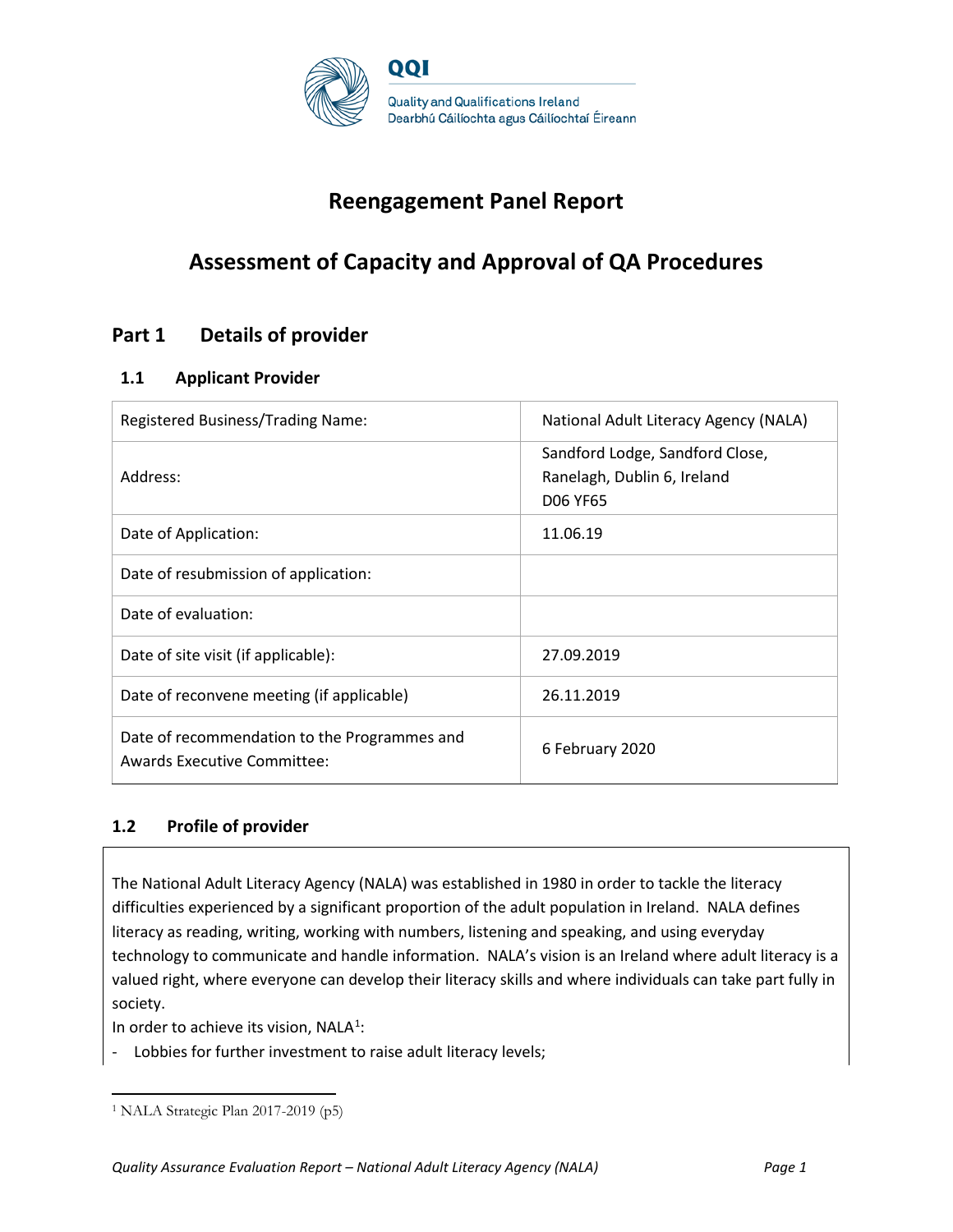

- Helps people to develop the literacy, numeracy and digital skills that they need to play their full part in society;
- Engages with and responds to the needs of its members;
- Works with education providers, particularly the Education and Training Boards (ETBs), to identify and share best practice in how to teach adult literacy, numeracy and digital skills;
- Helps make learning and courses more accessible to people with literacy and numeracy needs;
- Supports organisations and services to be aware of literacy and to communicate clearly; and
- Conducts research into literacy needs and best practice in teaching and learning.

QQI

NALA's three main objectives as stated in its Strategic Plan (2017-2019) are to:

- build awareness of the importance of literacy for a more inclusive Ireland;
- lead innovation in the teaching and learning of adult literacy, numeracy and basic digital skills; and
- seek further investment in raising adult literacy and numeracy levels in Ireland.

NALA's Distance Learning Service (DLS) offers distance learning opportunities free of charge to adult learners who wish to improve their literacy, numeracy and digital skills. Since 2000 the DLS has used technologies such as television, radio, internet and telecommunications to offer learners varied ways of learning. Since 2008 NALA offers learning at Levels 1 to 4 on the National Framework of Qualifications (NFQ) through its eLearning website www.writeon.ie (WriteOn). A number of minor and major awards at Levels 2 and 3 have been validated, through the former Further Education Training and Awards Council (FETAC):

- Level 2 Major Award in General Learning (12 minor awards available),
- Level 3 Major Award in General Learning (14 minor awards available),
- Level 3 Major Award in ICT (14 minor awards available),
- Level 3 Major Award in Employability Skills (14 minor awards available).

Since 2008, over 6,000 learners have gained over 2,500 major awards and 36,800 minor awards at Level 2 and Level 3 through WriteOn.

Learners engage with WriteOn independently or through Centres throughout Ireland who use WriteOn as a blended learning tool. Centres who wish to use WriteOn for certification must go through a training and registration process to become a Registered WriteOn Centre. Currently there are 180 such Centres in Ireland.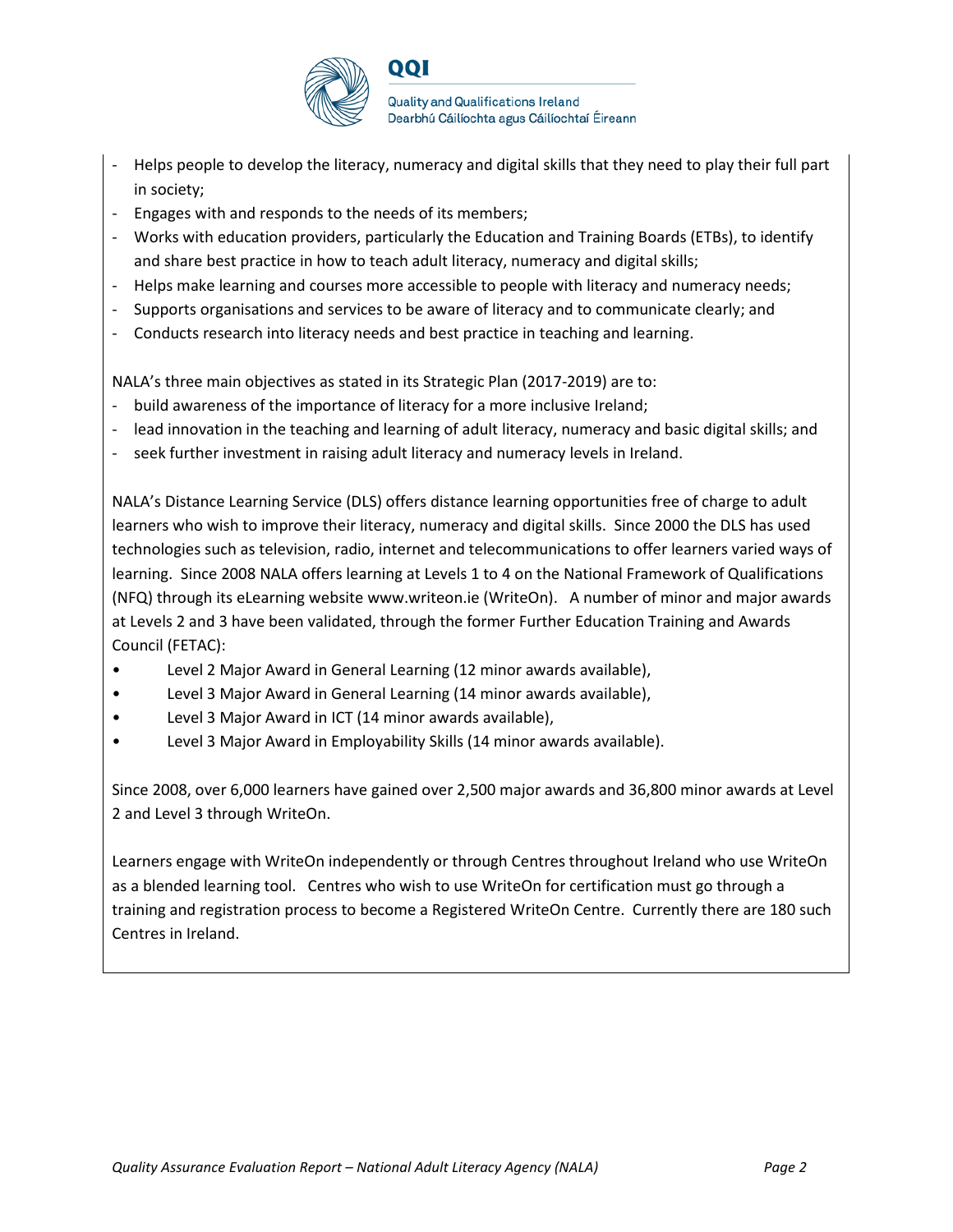

# **Part 2 Panel Membership**

| Name                  | Role of panel member         | Organisation                                                                                         |
|-----------------------|------------------------------|------------------------------------------------------------------------------------------------------|
| David Treacy          | Panel Chair                  | Former Director of Further Education<br>and Training, City of Dublin ETB                             |
|                       |                              | (CDETB)                                                                                              |
| Angela Higgins        | <b>Panel Member</b>          | <b>Education Development Officer,</b><br>Kildare and Wicklow Education and<br>Training Board (KWETB) |
| <b>David Collins</b>  | <b>Panel Member</b>          | Training Manager, Chevron Training<br>and Recruitment Ltd                                            |
|                       |                              | Associate Professor of Psychology and                                                                |
| Dr Catherine Maunsell | Panel Member                 | Human Development, Institute of                                                                      |
|                       |                              | <b>Education, Dublin City University</b>                                                             |
| Jan Cairns            | Panel Member / Report Writer | <b>Quality Assurance Officer,</b>                                                                    |
|                       |                              | <b>Technological University Dublin</b>                                                               |

# **Part 3 Findings of the Panel**

### **3.1 Summary Findings**

The purpose of the re-engagement process is to evaluate providers' QA procedures to ensure public accountability and to provide public confidence in them. The formal published evaluation of provider QA procedures by QQI improves public confidence in the programmes offered by providers e.g. that they enable learners to achieve intended learning outcomes and provide them with a well-supported learning experience.

The Panel received NALA's Application Form for Re-engagement, NALA's Quality Manual and other relevant documentation. It also requested further information following its planning meeting prior to its visit to NALA. The Panel thanks NALA for the provision of this information and for its engagement with the Panel during the site visit.

The Panel commends NALA on the following:

- NALA's continued role in championing and supporting adult literacy;
- The development and validation of accredited learning and the numbers of students who have engaged with NALA to achieve certification;
- The quality culture within NALA that ensures constant review and enhancement of its programmes and its processes;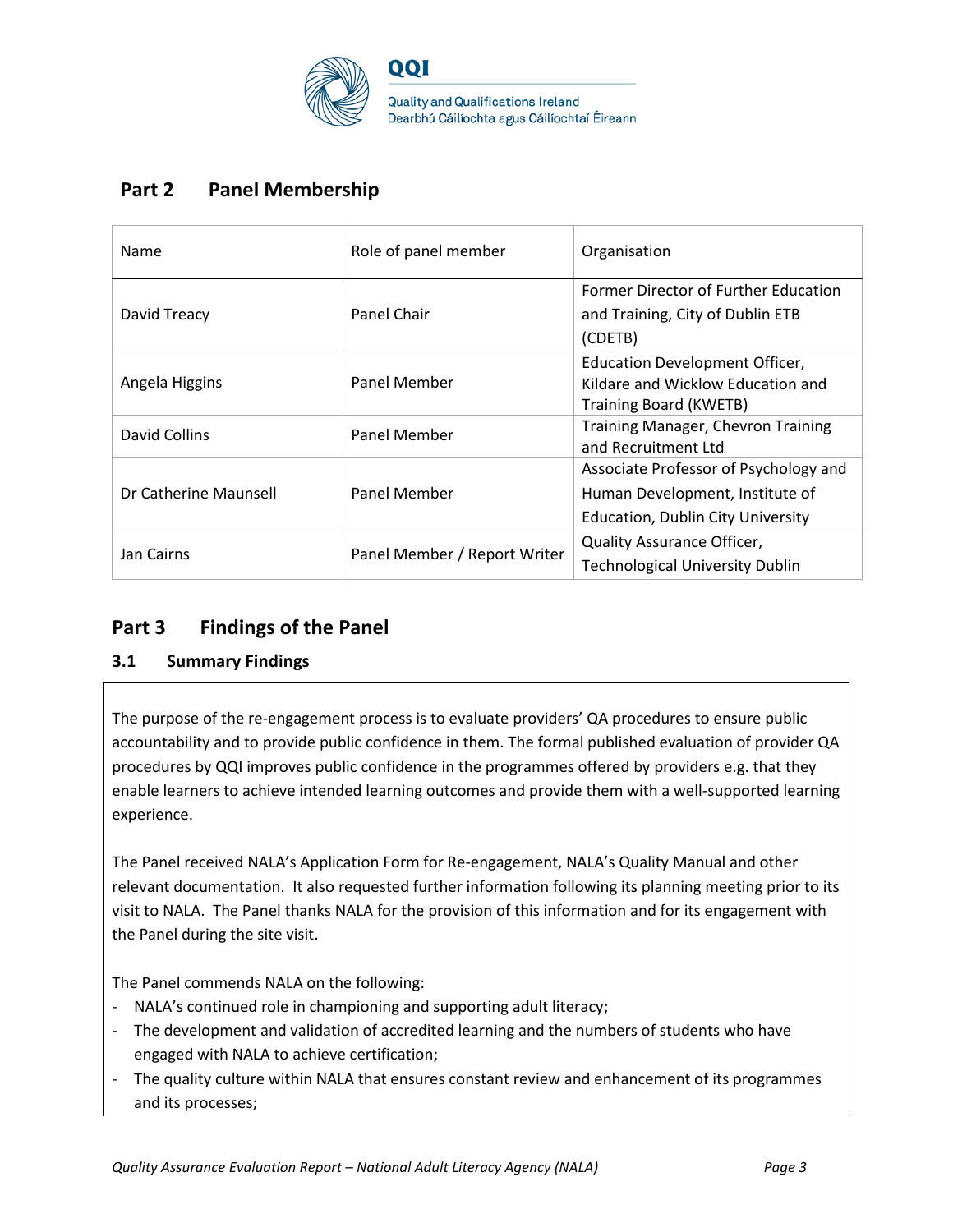

- Its governance structures and the introduction of the new sub-committee with responsibility for Education, Training and Assessment.

QQI

Notwithstanding this, the Panel identified areas of concern relating to the verification of learners for assessment, the role of the various Centres who use NALA's WriteOn website for accreditation purposes and the implications for the NALA QA Procedures and the External Authentication process and agreed proposed mandatory changes in respect of these as outlined in Part 6, 6.1 of this report.

The Panel was of the view that the matters identified could be addressed promptly by NALA and therefore it availed of the option to defer its final decision to allow NALA six weeks to respond to these proposed mandatory changes and submit evidence that the changes identified had been satisfactorily addressed.

The Panel reconvened on 26 November 2019 following a desk review of the response from NALA and the evidence submitted. It was the Panel's view that, based on the evidence submitted for the meeting of 26 November, while much progress had been made to address the proposed mandatory changes and specific advice identified by the Panel, NALA had not satisfactorily addressed all proposed mandatory changes. The Panel consequently recommended that QQI refuse to approve NALA's QA procedures, pending a mandatory change relating to the need for a NALA business contingency plan.

NALA responded to this outcome by bringing to QQI's attention that such a Business Contingency Plan already existed. QQI agreed to bring the Business Contingency Plan to the Panel's attention at that point, and upon request by QQI, the Panel reviewed the Business Contingency Plan. The Panel indicates that while the Business Contingency Plan was referenced in the original Quality Manual submitted, NALA had not brought the document to the Panel's attention as it had not perceived it to be required. However, it is pleased to review the NALA Business Continuity Plan provided in December as requested by QQI. It notes that this document contains new information that was not contained in the original submission or in the subsequent documents supplied by NALA during the six week period provided by the Panel. The Panel believes that this document does respond satisfactorily to the Panel's concerns in relation to the requirements of 3.2.2 of the Guidelines. Therefore, it is happy to change its recommendation to QQI and it consequently recommends that QQI approves NALA's QA procedures.

Further Specific Advices are noted within Part 5 and Part 6 (6.2) of the report.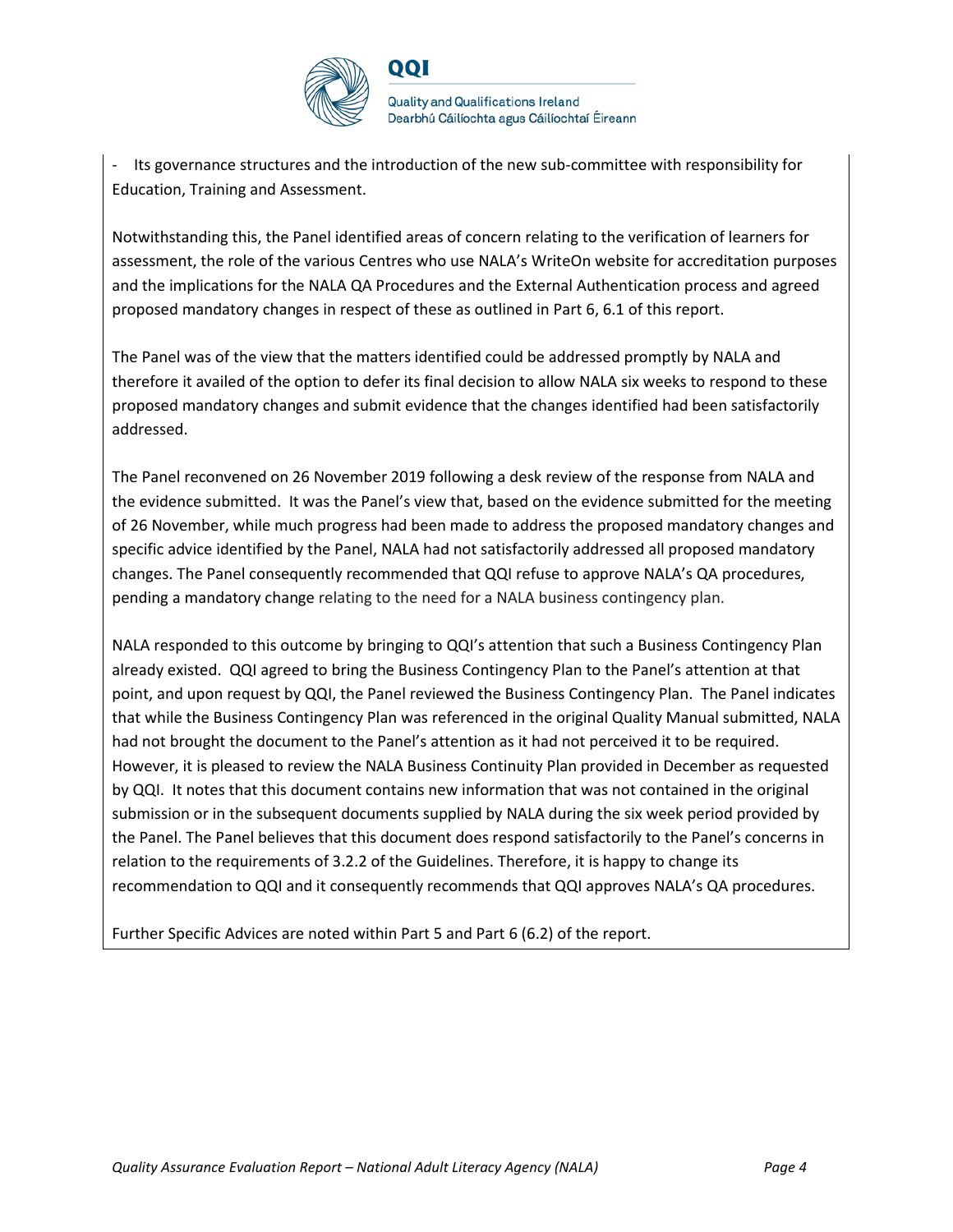

# 3.2 Recommendation of the panel to Programmes and Awards Executive Committee of QQI

|                                                                                                                                                                                                                                                                  | Tick one as<br>appropriate |
|------------------------------------------------------------------------------------------------------------------------------------------------------------------------------------------------------------------------------------------------------------------|----------------------------|
| <b>Approve</b> [the provider's $-$ insert name] draft QA procedures                                                                                                                                                                                              | ν                          |
| <b>Refuse approval</b> of [the provider's $-$ insert name] draft QA<br>procedures with mandatory changes set out in Section 6.1<br>(If this recommendation is accepted by QQI, the provider may make a revised<br>application within six months of the decision) |                            |
| Refuse to approve [the provider's - insert name] draft QA<br>procedures                                                                                                                                                                                          |                            |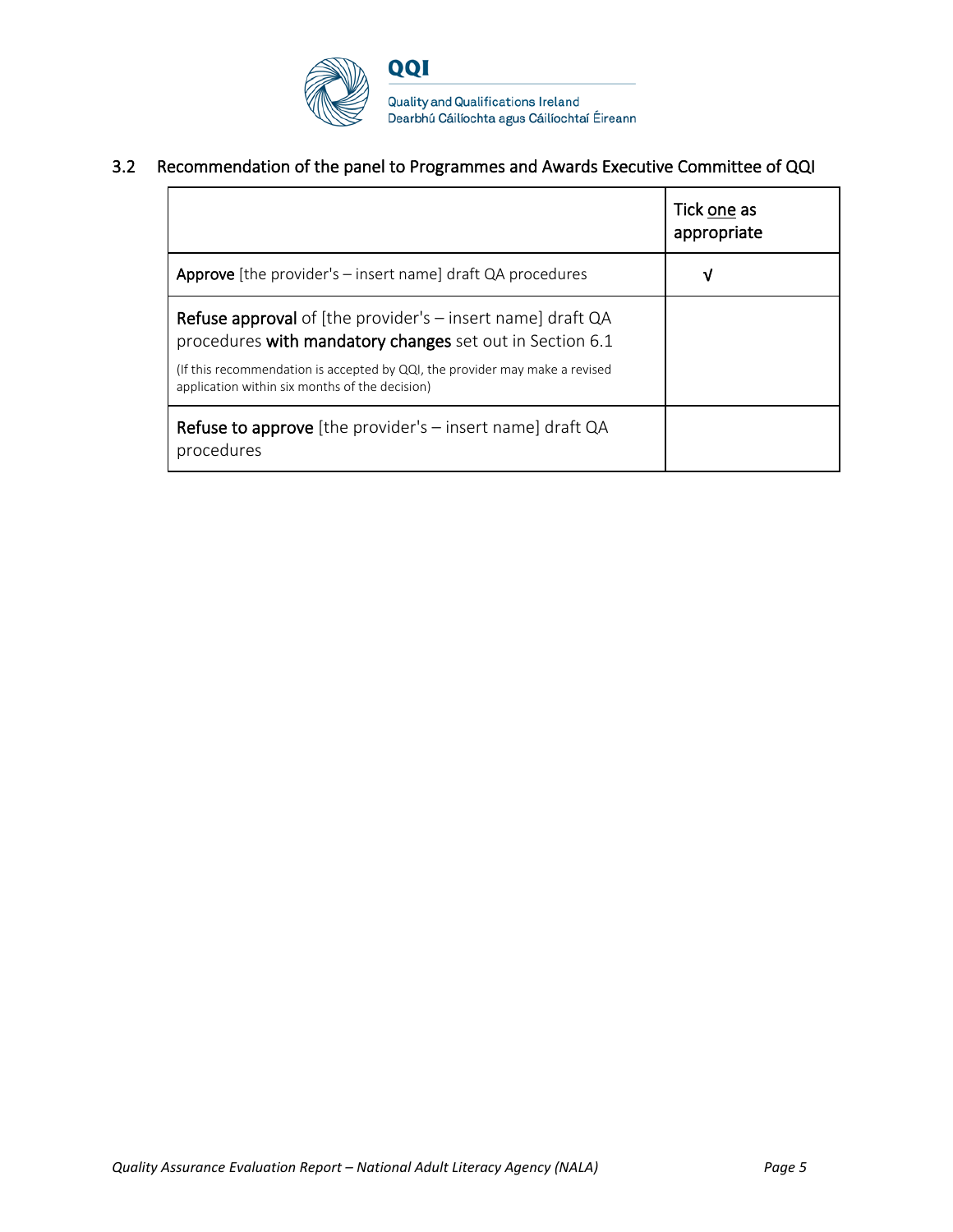

# **Part 4 Evaluation of provider capacity**

### **4.1 Legal and compliance requirements:**

|          | <b>Criteria</b>                    | Yes/No/ Partially | <b>Comments</b>                                    |
|----------|------------------------------------|-------------------|----------------------------------------------------|
| 4.1.1(a) | Criterion: Is the applicant an     | Yes               | NALA provided its Certificate of                   |
|          | established Legal Entity who       |                   | Incorporation to the Panel.                        |
|          | has Education and/or Training      |                   |                                                    |
|          | as a Principal Function?           |                   |                                                    |
| 4.1.2(a) | Criterion: Is the legal entity     | Yes               | NALA is based entirely in Ireland                  |
|          | established in the European        |                   | and has a substantial presence                     |
|          | Union and does it have a           |                   | in that learners participate in                    |
|          | substantial presence in Ireland?   |                   | NALA's provision across Ireland.                   |
| 4.1.3(a) | Criterion: Are any                 | Yes               | NALA currently has no                              |
|          | dependencies, collaborations,      |                   | dependencies, collaborations,                      |
|          | obligations, parent                |                   | obligations, parent                                |
|          | organisations, and subsidiaries    |                   | organisations and subsidiaries.                    |
|          | clearly specified?                 |                   | It has a Memorandum of                             |
|          |                                    |                   | Understanding (MOU) with the                       |
|          |                                    |                   | <b>Education and Training Boards</b>               |
|          |                                    |                   | Ireland (ETBI) and with the                        |
|          |                                    |                   | registered Centres who support                     |
|          |                                    |                   | students to use WriteOn.                           |
| 4.1.4(a) | Criterion: Are any third-party     | Yes               | NALA has third party                               |
|          | relationships and partnerships     |                   | relationships with various                         |
|          | compatible with the scope of       |                   | centres across Ireland who                         |
|          | access sought?                     |                   | support students to use                            |
|          |                                    |                   | WriteOn, NALA's eLearning<br>website. Memoranda of |
|          |                                    |                   | Understanding are in place with                    |
|          |                                    |                   | these centres. These                               |
|          |                                    |                   | arrangements do not give rise                      |
|          |                                    |                   | to legal obligations.                              |
|          |                                    |                   |                                                    |
| 4.1.5(a) | Criterion: Are the applicable      | Yes               | NALA operates exclusively in                       |
|          | regulations and legislation        |                   | Ireland. It complies with all                      |
|          | complied with in all jurisdictions |                   | relevant regulations and                           |
|          | where it operates?                 |                   | legislation.                                       |
| 4.1.6(a) | Criterion: Is the applicant in     | Yes               | NALA is in good standing in the                    |
|          | good standing in the               |                   | qualifications systems in                          |
|          | qualifications systems and         |                   | Ireland. Currently it offers                       |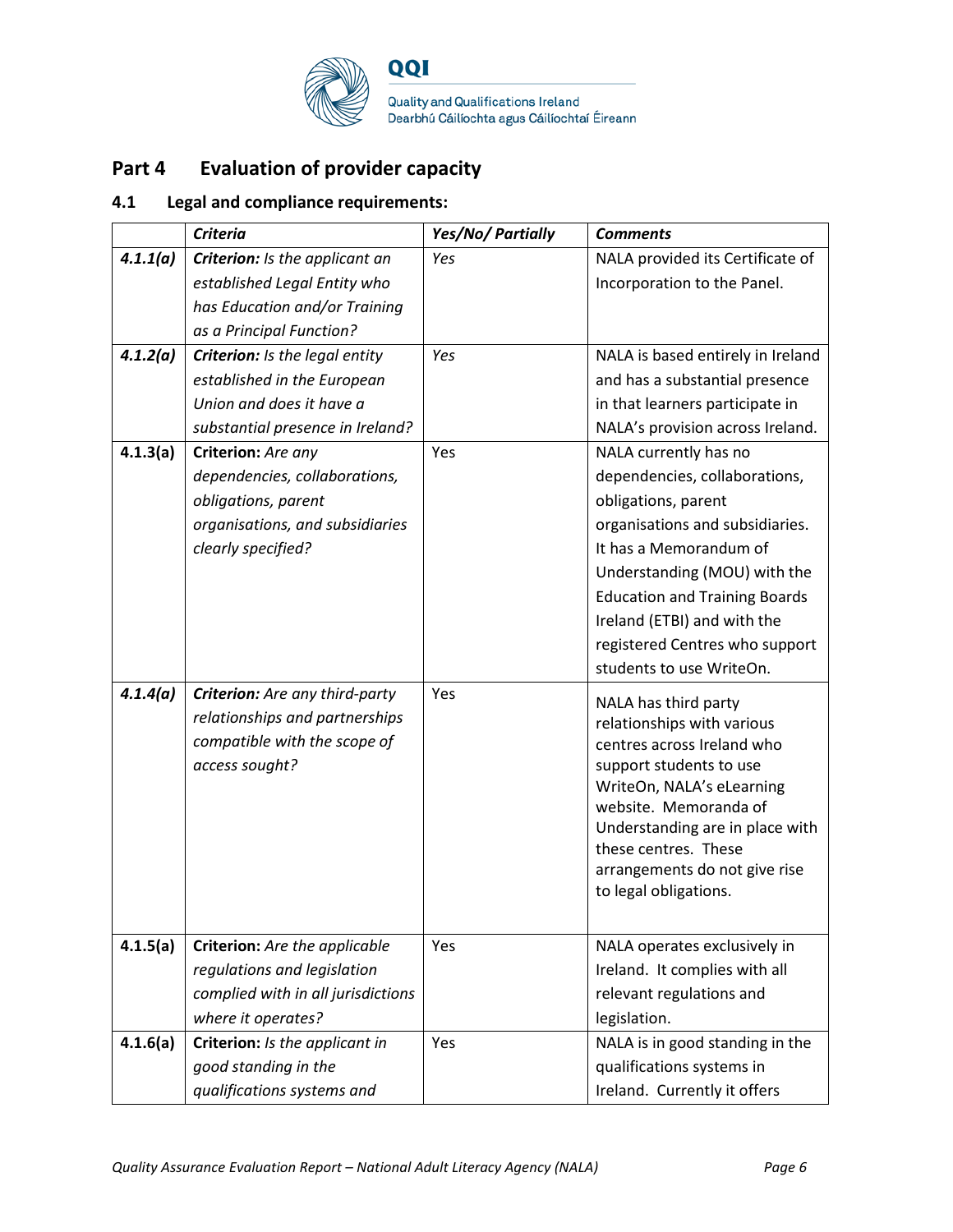

**Quality and Qualifications Ireland** Dearbhú Cáilíochta agus Cáilíochtaí Éireann

| education and training systems   | programmes leading to minor   |
|----------------------------------|-------------------------------|
| in any countries where it        | and major awards validated by |
| operates (or where its parents   | FETAC and accredited by QQI.  |
| or subsidiaries operate) or      |                               |
| enrols learners, or where it has |                               |
| arrangements with awarding       |                               |
| bodies, quality assurance        |                               |
| agencies, qualifications         |                               |
| authorities, ministries of       |                               |
| education and training,          |                               |
| professional bodies and          |                               |
| regulators.                      |                               |

#### **Findings**

The Panel received various documentation from NALA prior to its site visit such as its Certificate of Incorporation, Company Registration details and on this basis the Panel is satisfied that NALA meets the legal and compliance requirements for reengagement.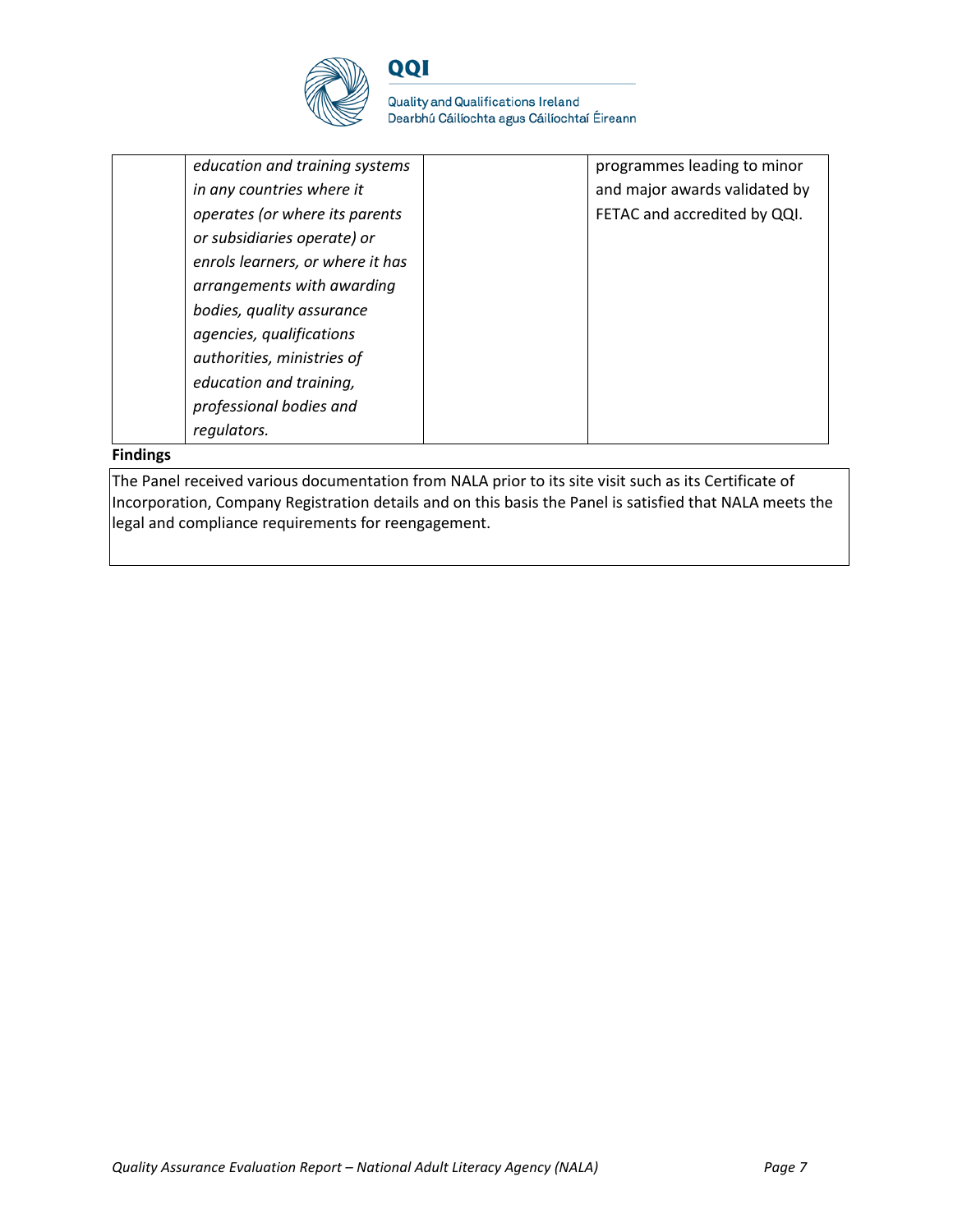

**Quality and Qualifications Ireland** Dearbhú Cáilíochta agus Cáilíochtaí Éireann

#### **4.2 Resource, governance and structural requirements:**

|          | <b>Criteria</b>                                                                                                         | Yes/No/          | <b>Comments</b>                                                                                                                                                                                                                                                                                                                                                                                                                                                              |
|----------|-------------------------------------------------------------------------------------------------------------------------|------------------|------------------------------------------------------------------------------------------------------------------------------------------------------------------------------------------------------------------------------------------------------------------------------------------------------------------------------------------------------------------------------------------------------------------------------------------------------------------------------|
|          |                                                                                                                         | <b>Partially</b> |                                                                                                                                                                                                                                                                                                                                                                                                                                                                              |
| 4.2.1(a) | Criterion: Does the applicant have a<br>sufficient resource base and is it<br>stable and in good financial<br>standing? | Yes              | The Panel received audited accounts as<br>part of NALA's application.                                                                                                                                                                                                                                                                                                                                                                                                        |
| 4.2.2(a) | Criterion: Does the applicant have a<br>reasonable business case for<br>sustainable provision?                          | Yes              | NALA is a charity with a strong mission to<br>tackle the literacy difficulties experienced<br>by a significant proportion of the adult<br>population in Ireland.<br>NALA cites an OECD Survey of Adult Skills,<br>2012 that one in six Irish adults (18%:<br>550,057) have difficulty with reading and<br>writing. One in four adults (25%: 763,969)<br>struggle with everyday maths, and two in<br>five adults (42%: 1,283,467) in Ireland are<br>at Level 1 in technology. |
| 4.2.3(a) | Criterion: Are fit-for-purpose<br>governance, management and<br>decision- making structures in<br>place?                | Yes              | NALA has a Board with the following sub-<br>committees:<br>Staff and Policy Sub-committee<br>٠<br>Audit and Finance Sub-committee<br>Education, Training and<br>Assessment Sub-committee<br><b>Student Sub-committee</b><br>The membership and key functions (terms<br>of reference) are stated in NALA's Quality<br>Assurance Manual.                                                                                                                                       |
| 4.2.4(a) | Criterion: Are there arrangements<br>in place for providing required<br>information to QQI?                             | Yes              | NALA has a member of staff who has a<br>direct responsibility to liaise with QQI -<br>QQI Co-ordinator.                                                                                                                                                                                                                                                                                                                                                                      |

#### **Findings**

Given the above, the Panel considers that NALA has a sufficient resource base and is stable and in good financial standing. It also considers that there is strong evidence that NALA has a reasonable business case for sustainable provision.

The Panel was provided with details of the NALA's Board and Sub-Committee structure, with membership and terms of reference. On that basis as well as the Panel's discussions with NALA management during its visit, the Panel considers that NALA has fit-for-purpose governance, management and decision-making structures in place.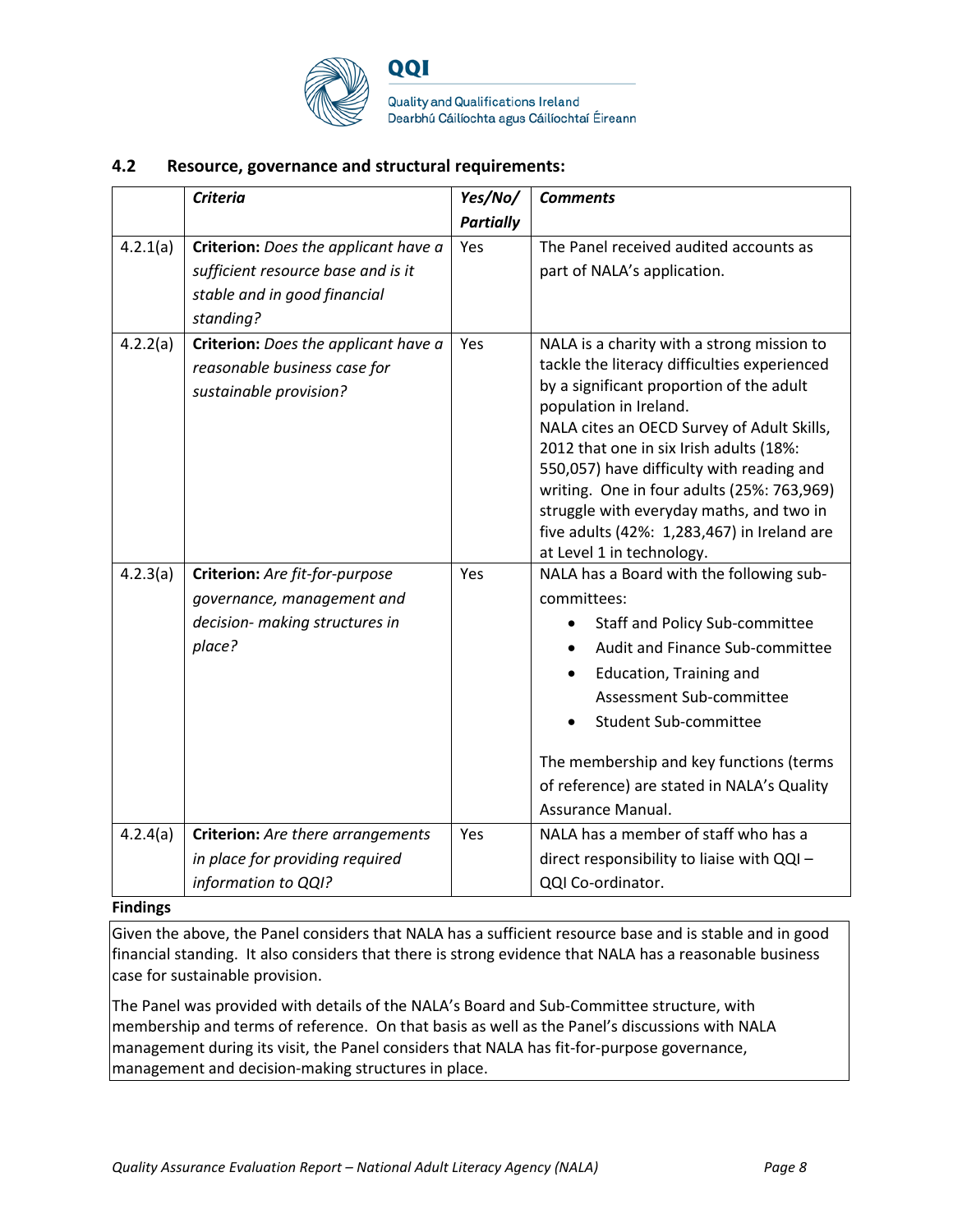

Quality and Qualifications Ireland<br>Dearbhú Cáilíochta agus Cáilíochtaí Éireann

### **4.3 Programme development and provision requirements:**

|          | <b>Criteria</b>                      | Yes/No/          | <b>Comments</b>                           |
|----------|--------------------------------------|------------------|-------------------------------------------|
|          |                                      | <b>Partially</b> |                                           |
| 4.3.1(a) | Criterion: Does the applicant have   | Yes              | NALA was established in 1980 and has a    |
|          | experience and a track record in     |                  | track record since 2008 of providing      |
|          | providing education and training     |                  | education and training programmes         |
|          | programmes?                          |                  | leading to accreditation.                 |
| 4.3.2(a) | Criterion: Does the applicant have   | Yes              | NALA has a CEO and 20 full-time           |
|          | a fit-for-purpose and stable         |                  | members of staff. It also maintains a     |
|          | complement of education and          |                  | panel of contract staff as tutors for its |
|          | training staff?                      |                  | Distance Learning Service.                |
| 4.3.3(a) | Criterion: Does the applicant have   | Yes              | On the basis of the organisational and    |
|          | the capacity to comply with the      |                  | governance structure of NALA, and its     |
|          | standard conditions for validation   |                  | application for reengagement, the         |
|          | specified in Section 45(3) of the    |                  | Panel considers that NALA has the         |
|          | <b>Qualifications and Quality</b>    |                  | capacity to comply with the standard      |
|          | Assurance (Education and             |                  | conditions for validation as specified in |
|          | Training) Act (2012) (the Act)?      |                  | Sections 45 (3)                           |
| 4.3.4(a) | Criterion: Does the applicant have   | Yes,             | NALA's provision is delivered either      |
|          | the fit-for-purpose premises,        | following        | through the Distance Learning Service     |
|          | facilities and resources to meet the | the              | or through the WriteOn programme          |
|          | requirements of the provision        | reconvened       | which is delivered online. The Panel      |
|          | proposed in place?                   | Panel's          | viewed and was impressed with the         |
|          |                                      | meeting on       | content of the programmes on              |
|          |                                      | 26 <sup>th</sup> | WriteOn. However, it noted that the IT    |
|          |                                      | November         | system was over ten years old and         |
|          |                                      | 2019.            | while it has stood the tests of time the  |
|          |                                      |                  | Panel had concerns about the VLE's        |
|          |                                      |                  | capacity to verify the identity of        |
|          |                                      |                  | learners, guarding against cheating,      |
|          |                                      |                  | plagiarism and other kinds of unfair      |
|          |                                      |                  | advantage. It also noted that there was   |
|          |                                      |                  | no security certificate for webpages      |
|          |                                      |                  | that collect personal data. The Panel     |
|          |                                      |                  | noted that NALA is moving to a new        |
|          |                                      |                  | online system which will allow further    |
|          |                                      |                  | enhancements in this regard.              |
|          |                                      |                  | The Panel was satisfied with the          |
|          |                                      |                  | information provided in response to       |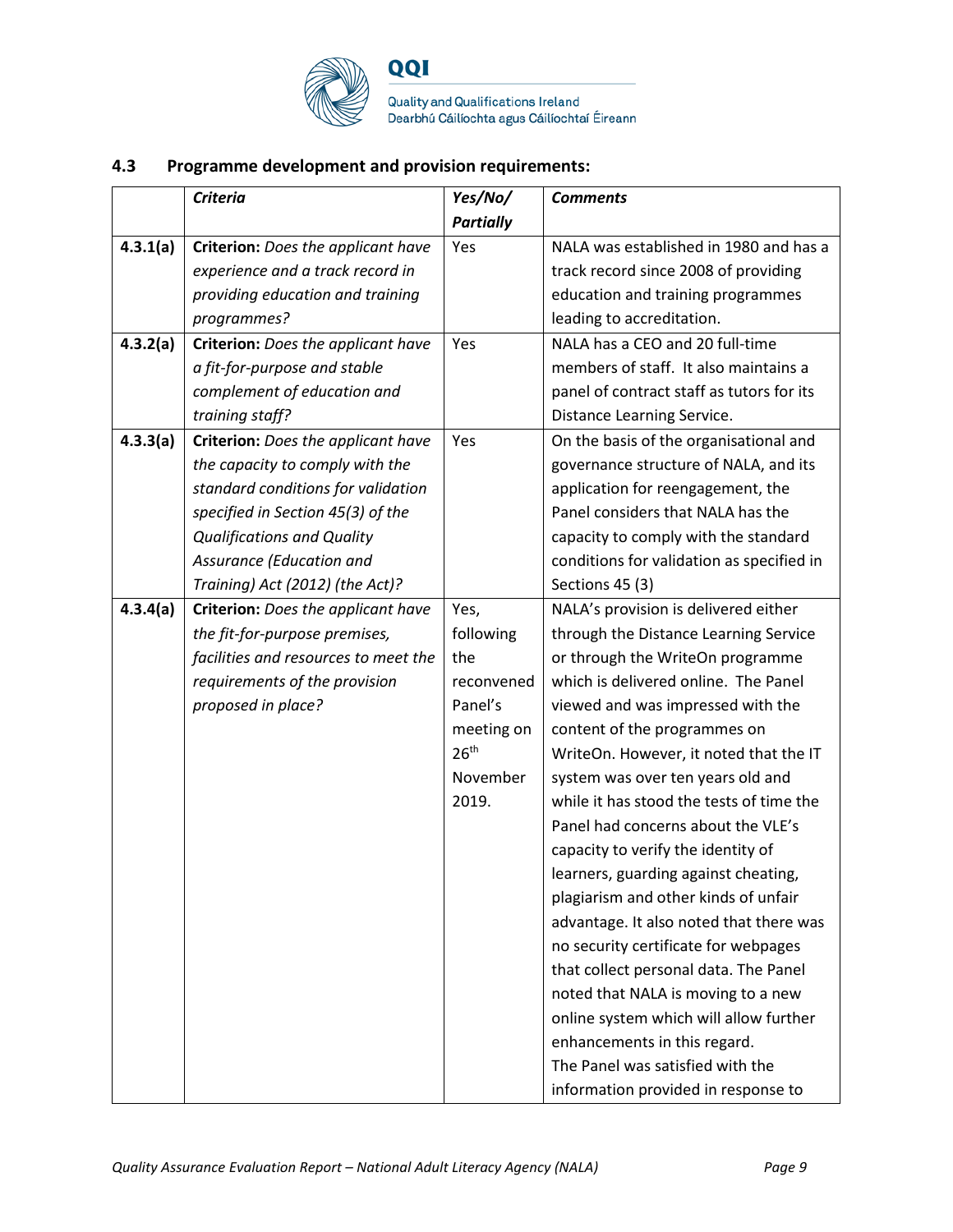

Quality and Qualifications Ireland<br>Dearbhú Cáilíochta agus Cáilíochtaí Éireann

|          |                                   |                  | this concern summarising how the new                                  |
|----------|-----------------------------------|------------------|-----------------------------------------------------------------------|
|          |                                   |                  |                                                                       |
|          |                                   |                  | platform and its service provider will                                |
|          |                                   |                  | ensure compliance with relevant                                       |
|          |                                   |                  | guidelines on blended learning.                                       |
|          |                                   |                  | NALA's staff are based in its premises in                             |
|          |                                   |                  | Sandford Lodge.                                                       |
|          |                                   |                  | While learners may also be based in                                   |
|          |                                   |                  | other Centres, this is not a requirement                              |
|          |                                   |                  | for registering for an award and so the                               |
|          |                                   |                  | facilities provided at these Centres are                              |
|          |                                   |                  | not the responsibility of NALA.                                       |
| 4.3.5(a) | Criterion: Are there access,      | Yes              | The Panel is of the view that NALA's                                  |
|          | transfer and progression          |                  | stated mission is to support access,                                  |
|          | arrangements that meet QQI's      |                  | transfer and progression opportunities,                               |
|          | criteria for approval in place?   |                  | and considers that its arrangements in                                |
|          |                                   |                  | this regard are appropriate.                                          |
| 4.3.6(a) | Criterion: Are structures and     | Yes,             | NALA's eLearning website WriteOn is an                                |
|          | resources to underpin fair and    | following        | assessment tool for accreditation as                                  |
|          | consistent assessment of learners | the              | well as a learning tool. While the Panel                              |
|          | in place?                         | reconvened       | was impressed with WriteOn as a piece                                 |
|          |                                   | Panel's          | of instructional design, it had concerns                              |
|          |                                   | meeting on       | regarding the ability of NALA's system                                |
|          |                                   | 26 <sup>th</sup> | to comply with QQI's Statutory Quality                                |
|          |                                   | November         | Assurance Guidelines for Providers of                                 |
|          |                                   | 2019.            | <b>Blended Learning Programmes and its</b>                            |
|          |                                   |                  | Assessment and Standards document                                     |
|          |                                   |                  | 2013 in relation to the verification of                               |
|          |                                   |                  | assessment. The Panel agreed proposed                                 |
|          |                                   |                  |                                                                       |
|          |                                   |                  | mandatory changes in this regard.<br>The Panel was satisfied with the |
|          |                                   |                  |                                                                       |
|          |                                   |                  | information provided in response to                                   |
|          |                                   |                  | this concern summarising how the new                                  |
|          |                                   |                  | platform and its service provider will                                |
|          |                                   |                  | ensure compliance with relevant                                       |
|          |                                   |                  | guidelines on blended learning. It also                               |
|          |                                   |                  | noted that there shall be no further                                  |
|          |                                   |                  | assessments through WriteOn in 2019                                   |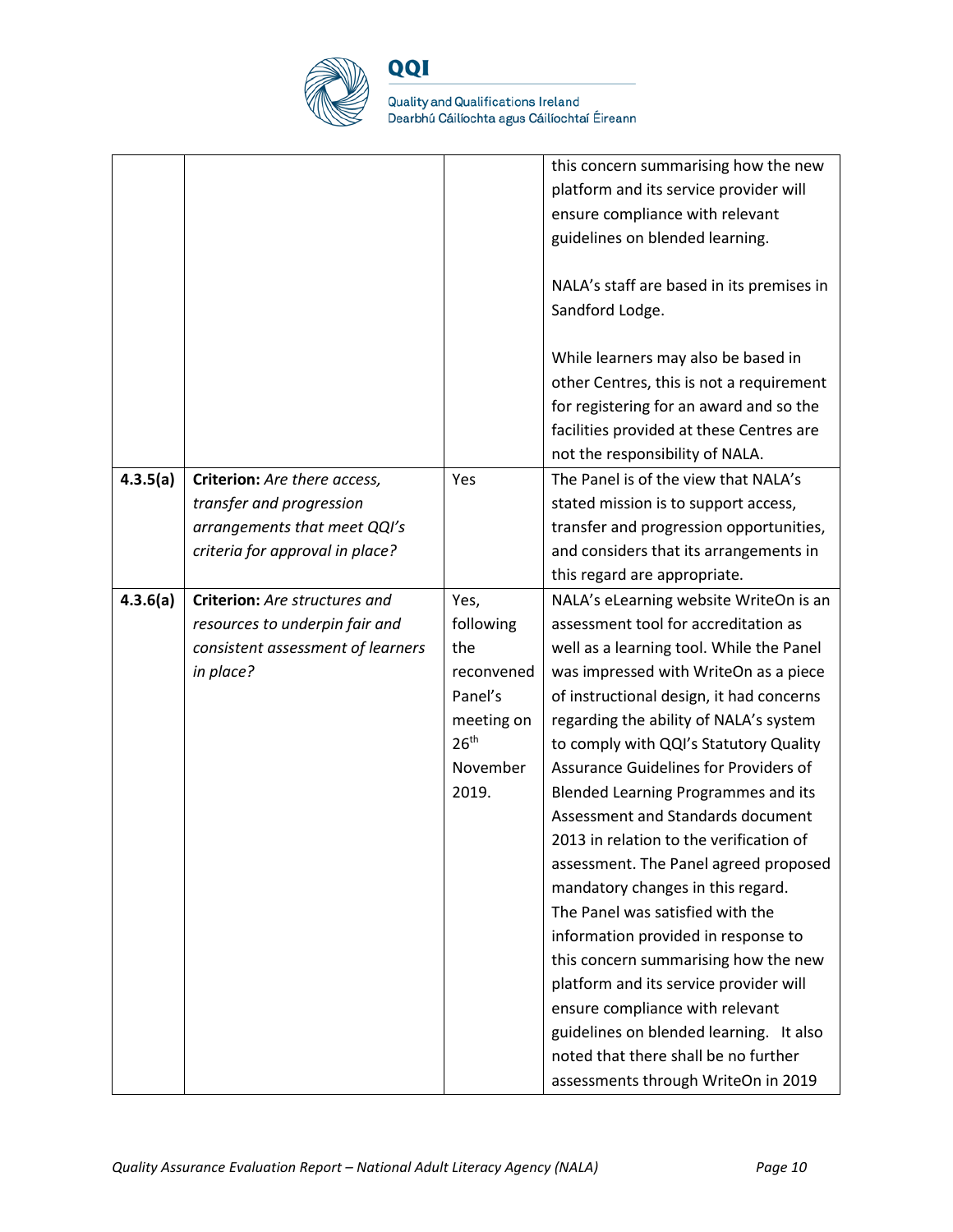

**Quality and Qualifications Ireland** Dearbhú Cáilíochta agus Cáilíochtaí Éireann

|          |                                        |            | and the current website will not be     |
|----------|----------------------------------------|------------|-----------------------------------------|
|          |                                        |            | used again.                             |
| 4.3.7(a) | <b>Criterion:</b> Are arrangements for | <b>Not</b> | As NALA's provision is free to all      |
|          | the protection of enrolled learners    | Applicable | learners, arrangements for the          |
|          | to meet the statutory obligations      |            | protection of enrolled learners are not |
|          | in place (where applicable)?           |            | required.                               |

#### **Findings**

The Panel agreed proposed mandatory changes in relation to Criterion 4.3.4 (a) and 4.3.6 (a). Following its meeting on 26<sup>th</sup> November 2019, the Panel agrees that these proposed mandatory changes have been addressed.

### **4.4 Overall findings in respect of provider capacity to provide sustainable education and training**

The Panel is of the view that the documentation submitted by NALA as part of its application for reengagement indicates that NALA has the capacity to provide sustainable education and training, subject to a satisfactory response in respect of the Panel's agreed proposed mandatory changes.

### **Part 5 Evaluation of draft QA Procedures submitted by NALA**

*The following is the panel's findings following evaluation of National Adult Literacy Service quality assurance procedures against QQI's Core Statutory Quality Assurance Guidelines (April 2016) and Topic Specific QA Guidelines - Blended Learning. Sections 1-11 of the report follows the structure and referencing of the Core QA Guidelines.* 

#### **1 GOVERNANCE AND MANAGEMENT OF QUALITY**

#### *Panel Findings:*

NALA' s Governance and Management of Quality Policy sets out the governance structure of NALA. NALA's Board takes overall responsibility for NALA and how it operates. The Board has four subcommittees:

- Audit and Finance Sub-committee
- Education, Training and Assessment Sub-committee
- Staff and Policy Sub-committee
- Student Sub-committee.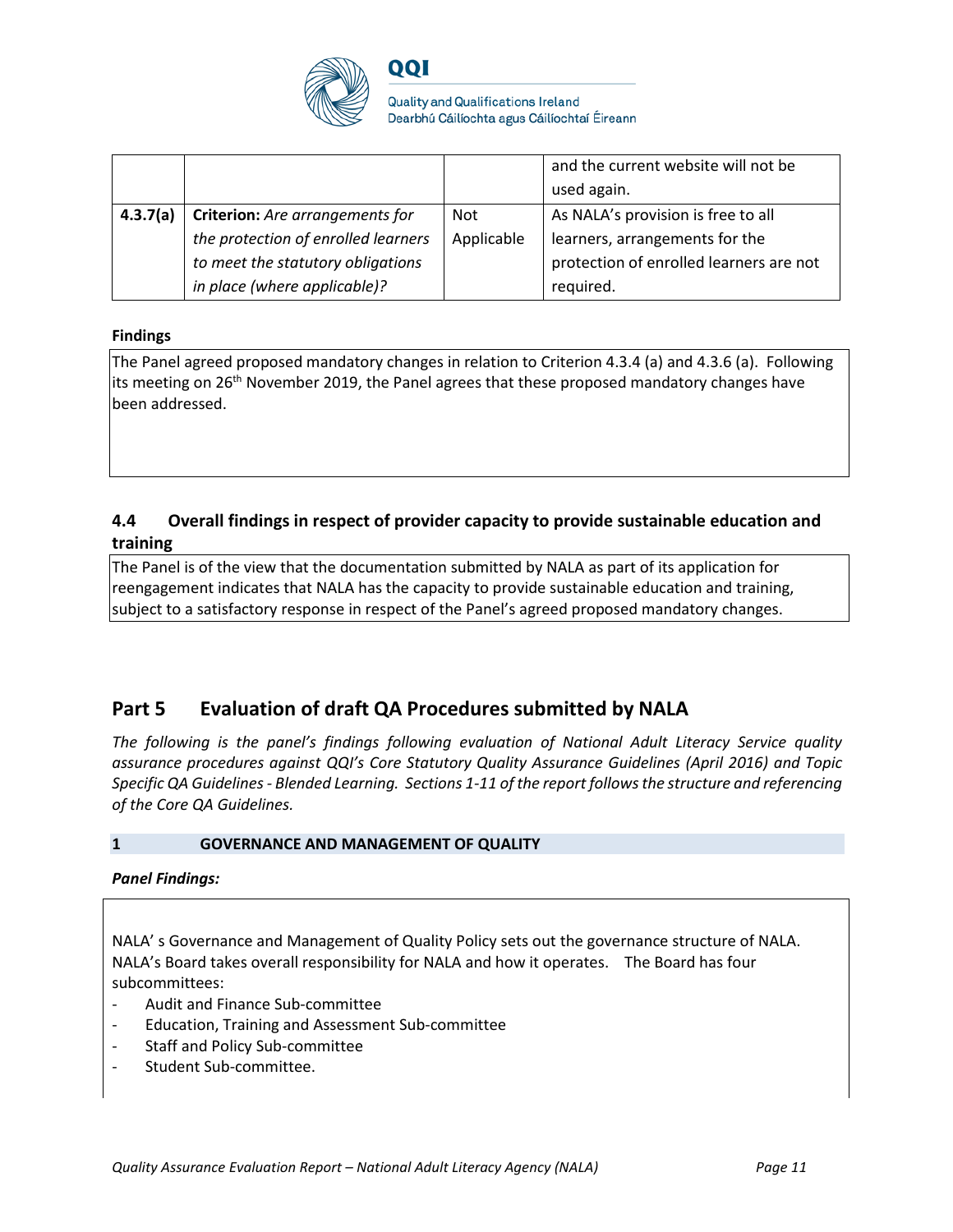

**Quality and Qualifications Ireland** Dearbhú Cáilíochta agus Cáilíochtaí Éireann

The composition of these sub-committees and their main duties are set out within the Quality Assurance Manual. During the Panel's site visit, NALA staff explained the extensive process undertaken in preparation for its application for reengagement, including both internal self-assessment and external consultation. This review and gap analysis exercise, taking into account QQI's Core Statutory Quality Assurance Guidelines process, led to the decision in 2018 to constitute a new sub-committee to take particular responsibility for quality – the Education, Training and Assessment Committee – to ensure greater alignment with QQI's Core Statutory Quality Assurance Guidelines.

The Panel was pleased to meet the Chairperson of the Education, Training and Assessment Sub-Committee This sub-committee was established to oversee the education provision in NALA and to advise on the future development of the programme. The sub-committee has the remit to review all policies and procedures in relation to NALA'S education provision. The Education, Training and Assessment subcommittee has a broad range of expertise and is made up of members including learner representatives, Education and Training Board (ETB) practitioners, Further Education and Training (FET) practitioners and Higher Education Authority (HEA) representatives. NALA's CEO is also a member. As well as responsibility for policy development, it also scrutinises proposals for new programmes and carries out reviews of existing programmes, including consideration of all self-evaluation and learner feedback reports. Currently this sub-committee also undertakes the role of results approval board, once the internal verification and external authentication processes are completed. This appears to be timeconsuming work as it involves checking that matters arising in one part of the process have been resolved.

The Panel commends the establishment of the Education, Training and Assessment Committee which it considers plays a key role in the management of quality. It also welcomes the diversity of its membership. While the Panel acknowledges that this is a relatively new committee and has not yet had time to reflect on its role, it agrees Specific Advice and recommends that the Education, Training and Assessment Sub-committee should have oversight of all aspects of the procedures in respect of assessment including results but that the External Authentication group itself should serve as a Results Approval Board providing that there is a separation of membership from the Internal Verification group. This would, the Panel considers, remove this workload from the Education, Training and Assessment Sub-committee to allow time for considering the effectiveness of the QA policy and procedures. It also recommends that the Education, Training and Assessment Sub-committee should embed a plan for reflecting on its work over time. The Panel considers that this would result in the revision of its terms of reference in order to formalise its important role in quality assurance and enhancement.

During its site visit the Panel met with the Innovation Manager and the QQI Co-ordinator who both have important roles in relation to teaching and learning and quality assurance. In commending these positions, the Panel agrees Specific Advice and recommends that one or both of these posts should be included in the membership of relevant sub-committees, in particular the Education, Training and Assessment Sub-committee, the Internal Verification group and the External Authentication group to strengthen further these roles as well as ensure the input of these important roles to the management of quality policy and procedures.

On the basis of the documentation submitted by NALA, in particular the Quality Assurance Manual and the application for reengagement, the Panel is satisfied that appropriate governance is in place for the management of quality within NALA. It considers that there is a clear reporting line between the Board and its Sub-committees. It particularly welcomes the establishment of the Education, Training and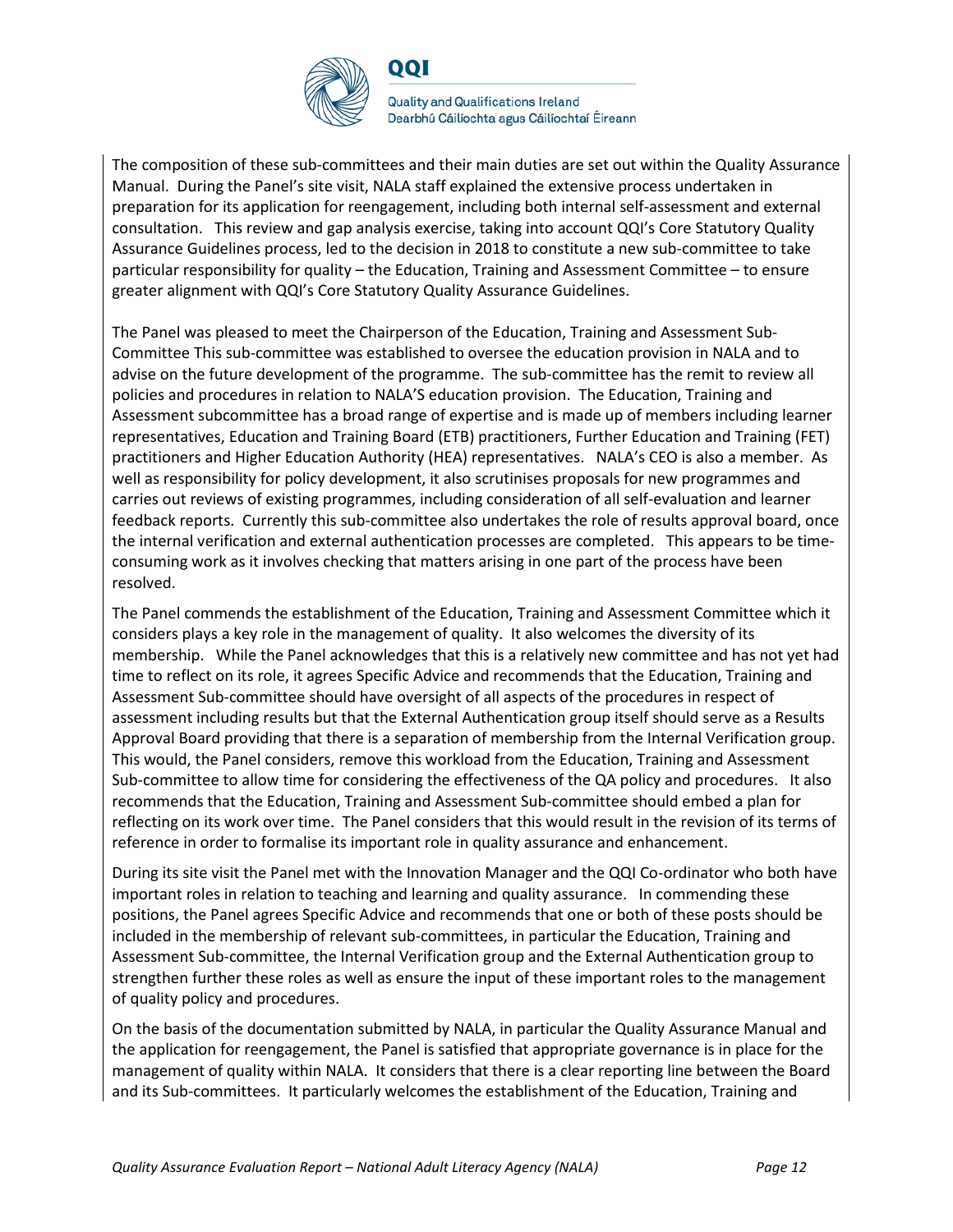

Assessment Sub-committee, while making recommendations in relation to a review of its terms of reference as well as strengthening its membership.

#### **2 DOCUMENTED APPROACH TO QUALITY ASSURANCE**

#### *Panel Findings:*

The work undertaken by NALA in preparation for reengagement with QQI is acknowledged by the Panel. In the past two years NALA has carried out an in-depth process to self-assess, update and develop new policies and procedures. Having completed this review, all Quality Assurance policies and procedures were then collated into the Quality Assurance Manual in 2019. NALA sought external expert advice at various stages during this process to give feedback on governance, the structure of policies and procedures, document management, general observations and feedback on specific procedures. The Panel commended this comprehensive approach to the review of its quality assurance policies and procedures and the external input into this process.

The Quality Assurance Manual provides information on NALA, its educational provision, the evolution of NALA quality assurance, and all relevant policies, procedures, NALA Board and sub-committees structure, membership and main duties (terms of reference). This includes the following policies: -Government and Management of Quality

- -Programme Approval, Development, Evaluation and Review Policy
- -Teaching and Learning Policy
- -Assessment of Learners Policy
- -Supports for Learners Policy
- -Staff recruitment Policy
- -Staff Training and Development Policy
- -NALA GDPR Policy
- -NALA Subject Access Request Policy
- -Communications Policy
- -External Parties Policy
- -Equality and Diversity Policy

The Governance and Management of Quality Policy aims to ensure that:

- All NALA employees, Board members and ambassadors are aware of and support the agency's approach to quality.
- An appropriate quality assurance system (a set of quality assurance policies and procedures) is in place to realise the vision and mission of the agency.
- Structures are in place to monitor and review the effectiveness of such policies.

The Panel has already commended the establishment of the Education, Training and Assessment Subcommittee and has agreed Specific Advice in this regard. Following discussion with NALA and the Chair of the Education, Training and Assessment Sub-committee, the Panel was pleased to note that this subcommittee also receives and considers data on student evaluations of programmes as well as student performance and completion data. It advises that this might be more specifically addressed within its main duties/terms of reference.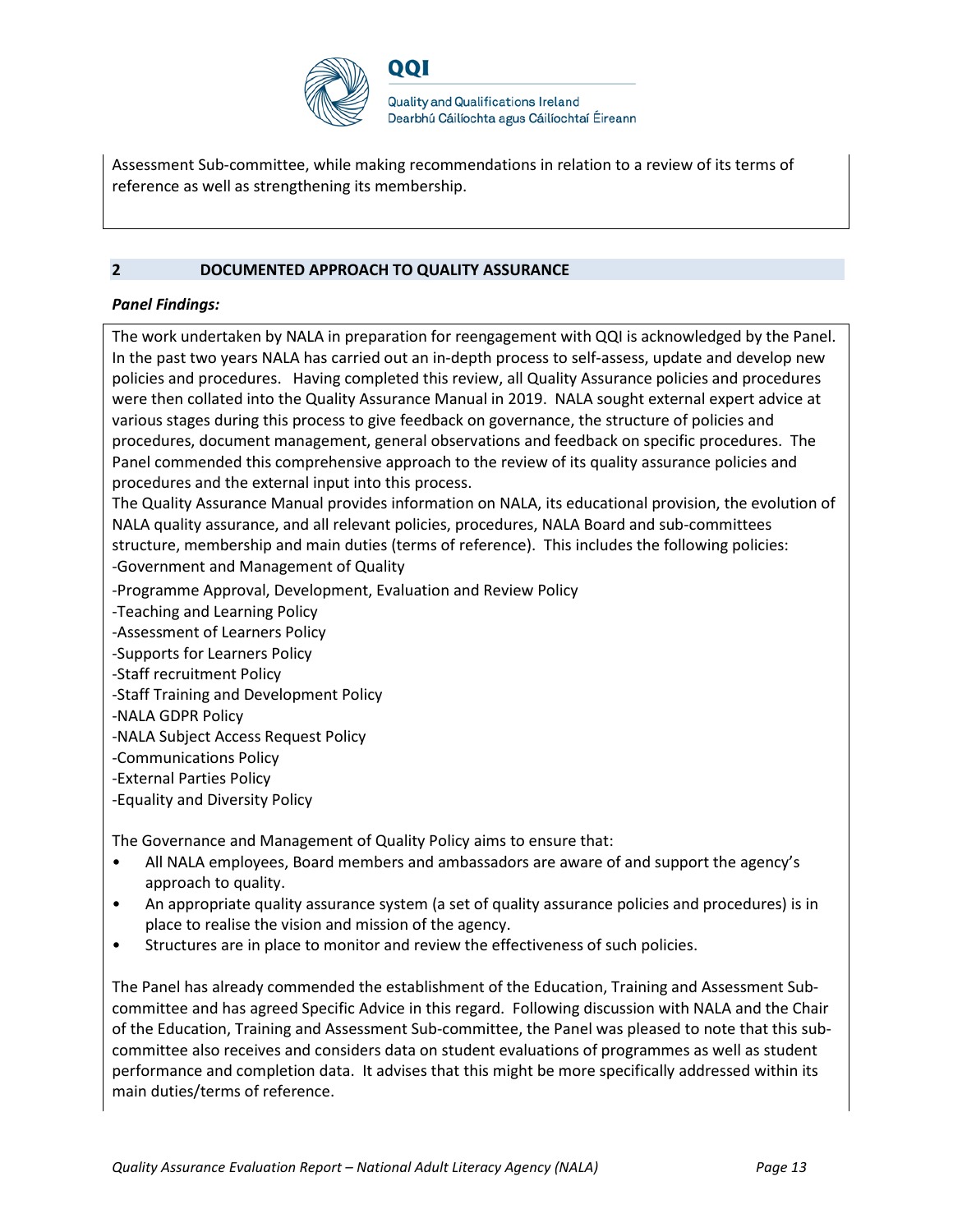

Having read NALA's Application for Reengagement and its Quality Assurance Manual, and having met members of NALA staff, the Panel is satisfied that an appropriate quality assurance system (a set of quality assurance policies and procedures) is in place that aligns with QQI Core Statutory Quality Assurance Guidelines and that structures are in place to monitor and review the effectiveness of such policies. Furthermore, it is pleased to note that there appears to be a strong shared commitment to quality at all levels within NALA.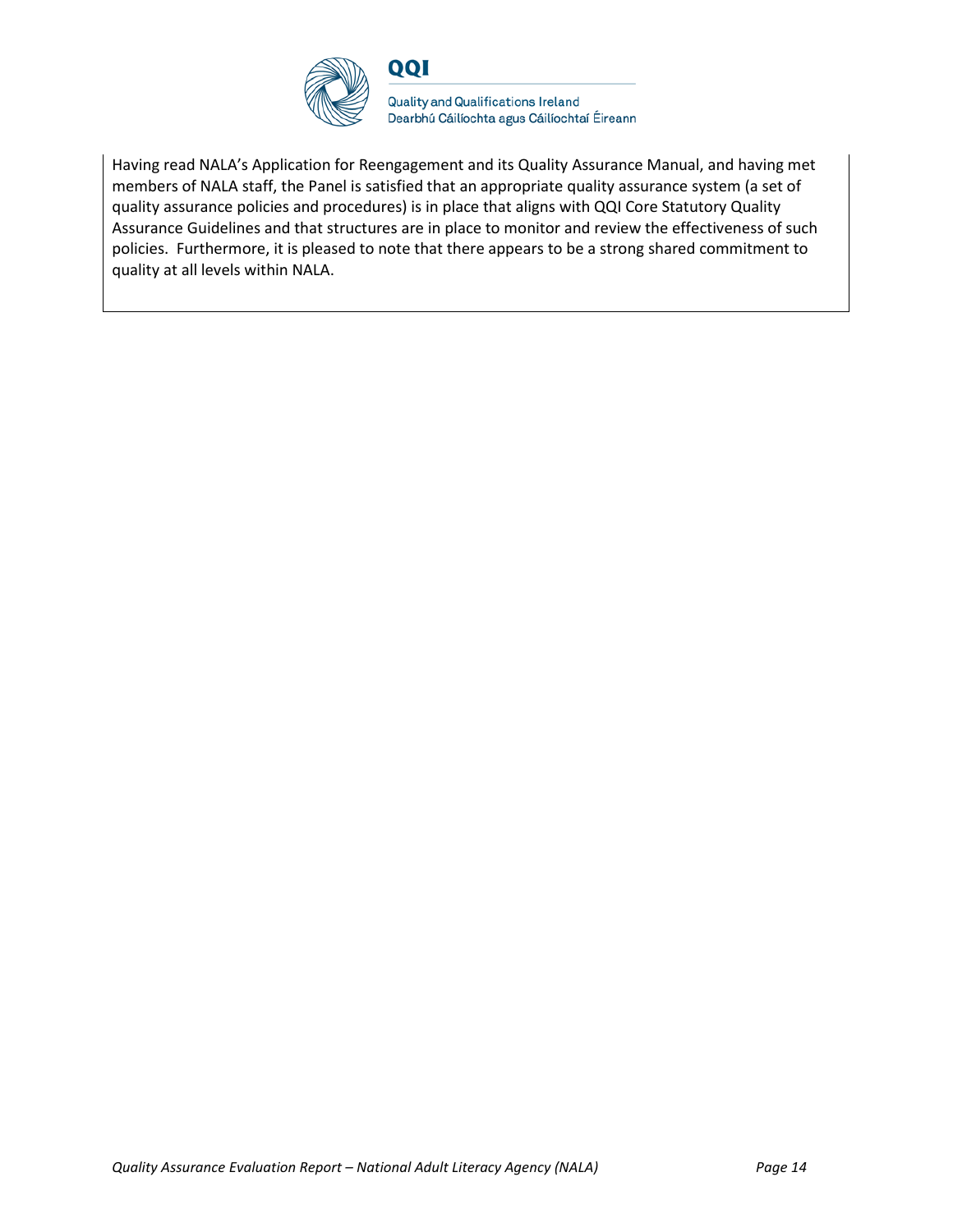

#### **3 PROGRAMMES OF EDUCATION AND TRAINING**

#### *Panel Findings:*

NALA's Programme Approval, Development, Evaluation and Review Policy states that 'regular evaluation is a key element of good adult literacy work. NALA is committed to a policy of monitoring on an ongoing basis and self-evaluation at key points in the programme'. The policy aims to ensure that 'programmes are designed to meet the needs of adult literacy learners and programmes are critically reflected upon and continuously improved upon through self-evaluation, monitoring and review'.

The Panel is satisfied that the processes and procedures for the quality assurance of its programmes of education and training are comprehensive and fit-for-purpose and are in accordance with QQI Core Statutory Quality Assurance Guidelines. Roles and responsibilities in this regard are also clearly outlined.

The Panel discussed with NALA how student evaluations and data on student performance and completion was considered and it transpired that this fell within the remit of the Education, Training and Assessment Subcommittee as the committee with responsibility for monitoring evaluation and review findings. The Panel has already noted Specific Advice in relation to the terms of reference of the Education, Training and Assessment Sub-committee.

Currently NALA delivers learning at Levels One to Four on the National Framework of Qualifications, with certification through minor and major awards at Levels Two and Three. It is planned to offer certification for Level 1 learning in the future.

Panel members had been given access to NALA's WriteOn website and so they had been able to register as a learner and participate in the learning exercises and assessments. The Panel is impressed with WriteOn as a piece of instructional design but noted that the programmes as currently constructed did not meet the QQI QA Guidelines for Blended Learning and this has resulted in the Panel offering Specific Advice that NALA should review their current programmes and submit for validation at soon as possible to inform both its blended learning approach and ensure compliance with QQI Guidelines. It is noted that NALA has completed a procurement process for a new online platform and this will be in place by the end of 2019. The urgency to revise the programmes and achieve validation is apparent as the new IT system is currently being developed and should meet the requirements of the revised programmes when validated.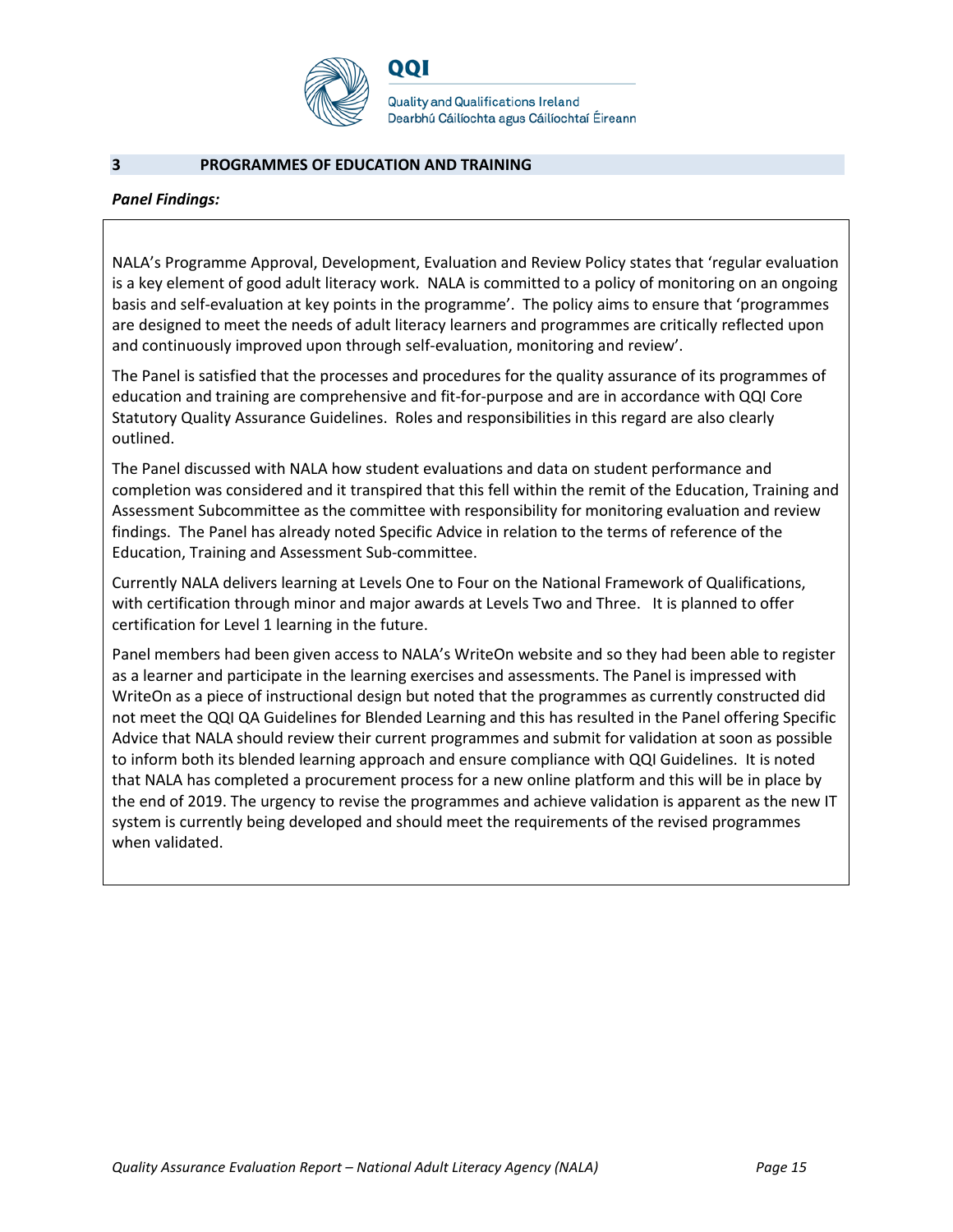

#### **4 STAFF RECRUITMENT, MANAGEMENT AND DEVELOPMENT**

#### *Panel Findings:*

There are clear and transparent criteria and development processes in place to ensure that new and current staff have the appropriate experience for their role. The Quality Assurance Manual includes policies on Staff Recruitment and Staff Training and Development as well as related procedures.

NALA currently has 20 full-time members of staff including its CEO. It also employs a panel of (parttime) 13 NALA DLS Tutors and Learning Support Workers.

The Staff Training and Development Policy states that there are three levels of training: organisational training and development; professional development; and personal development. For NALA, identifying training and development needs and helping individuals to improve their performance are key issues, as is measuring the effectiveness of any training and development undertaken by staff. All training and development initiatives in which NALA invests are fundamentally connected to and must support the Strategic Plan. Performance Management is a key element of NALA's Training and Development Policy and therefore the purpose of any training and development activity is to improve individual performance, thereby contributing to and enhancing the performance of the organisation.

#### **5 TEACHING AND LEARNING**

#### *Panel Findings:*

The Panel is satisfied that NALA's Teaching and Learning Policy and associated procedures as documented within the Quality Assurance Manual are in accordance with QQI's Core Statutory Quality Assurance Guidelines.

NALA's Distance Learning Service (DLS) offers distance learning opportunities free of charge to adult learners who wish to improve their literacy, numeracy and digital skills. Since 2000 the DLS has used technologies such as television, radio, internet and telecommunications to offer learners varied ways of learning. Since 2008 NALA offers learning at Levels 1 to 4 of the National Framework of Qualifications (NFQ) through its eLearning website www.writeon.ie (WriteOn). A number of minor and major awards at Levels 2 and 3 have been validated, through the Further Education Training and Awards Council (FETAC):

- Level 2 Major Award in General Learning, (12 minor awards available)
- Level 3 Major Award in General Learning (14 minor awards available),
- Level 3 Major Award in ICT (14 minor awards available),
- Level 3 Major Award in Employability Skills (14 minor awards available).

WriteOn learners can be either:

Distance Learners who have the support of a NALA Distance Learning Tutor through one-to-one 30 minute sessions each week;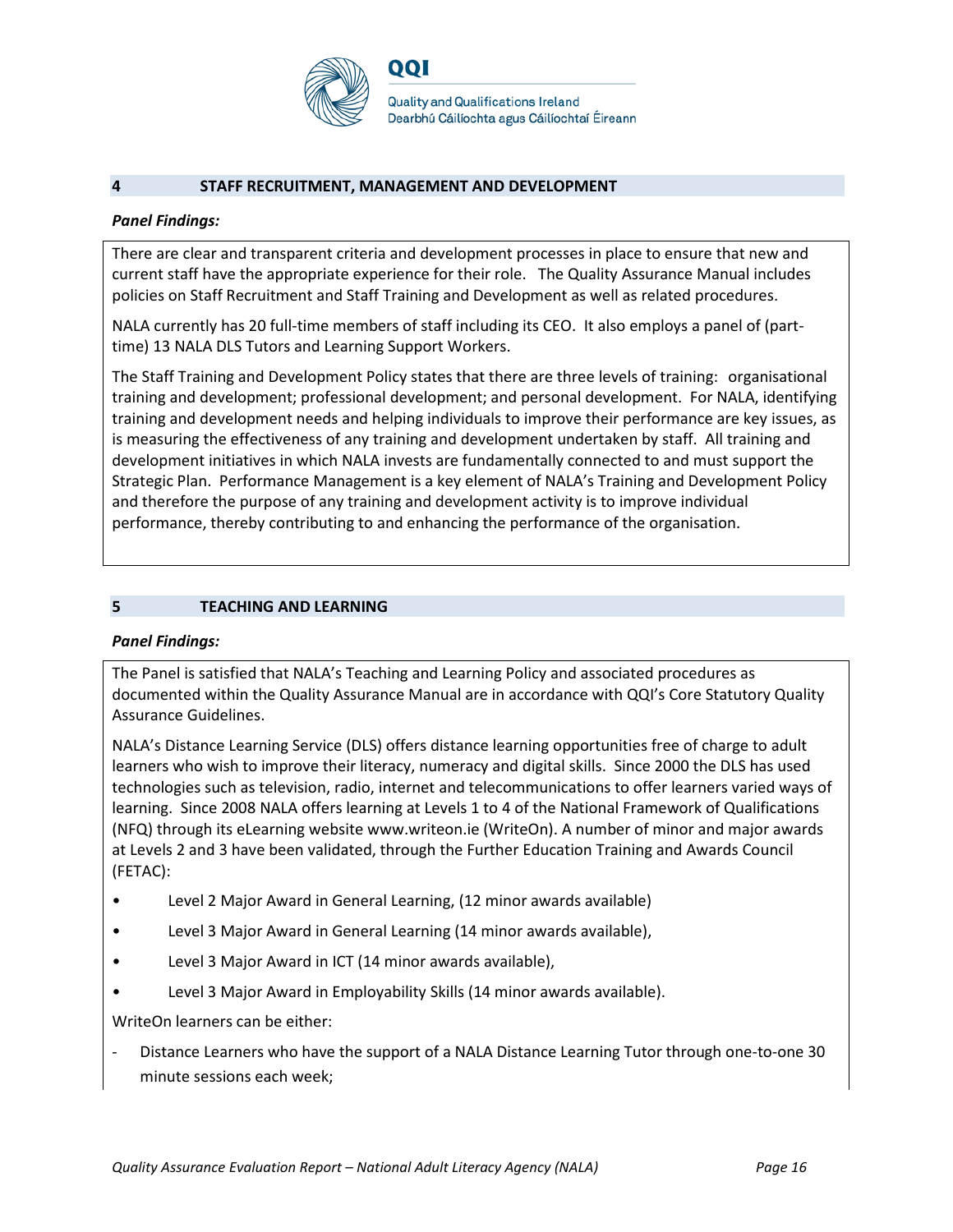

- Independent learners who can work by themselves but do have the support of the NALA Freephone service and access to NALA Distance Learner Tutor Support if needed;
- Learners who attend a registered WriteOn Centre who use WriteOn as a blended learning tool.

NALA appoints a panel of part-time staff as DLS Tutors who deliver the Basic Learning Skills Programme and they evaluate each session with their learners as well as a more in-depth six week review. These tutors also provide additional support as necessary to WriteOn Learners, and they act as NALA Assessors. The DLS Tutor Coordinator is responsible for ensuring the Basic Learning Skills Programme (phone sessions) is monitored on an ongoing basis and for the periodic self-evaluation of the programme.

### *Role of Registered Centres*

The Panel notes that as a result of NALA's gap analysis with respect to its relationship with its Registered Centres a Memorandum of Understanding replaced the Registration and Terms and Conditions Form in 2018. The Panel notes NALA's engagement with these Registered Centres and the training that takes place.

The Panel also notes that many of these Registered WriteOn Centres are Education and Training Centres with their own QA procedures, while more recently other disability services, Probation services and other community groups have registered as Centres. In order to register, Centres must go through a training process and NALA offers training and support to Centres on an ongoing basis as required. Each Centre signs a standard MOU which sets out the responsibilities of the Centre and of NALA.

Initial training for Centres on how to use WriteOn includes the technical aspects of the programme, quality assurance and the accreditation process. WriteOn Centres are continually supported through the NALA DLS team and DLS Administrator to deal with any queries or issues that may arise.

NALA was asked how the Centres who provided teaching and learning fitted into their QA process. NALA explained that a learner undertaking certification through WriteOn may or may not be attending a Centre as approximately 30% of learners submitting for certification are independent learners. Therefore, any tuition that is provided to learners through their attendance at a Centre is *additional* to the learning delivered through the WriteOn website itself, and from NALA's point of view, WriteOn delivers all the learning and teaching required, as well as assessment for certification, and it is that teaching and learning for which NALA has responsibility.

Following this discussion, the Panel understands better the NALA view of their relationship with the Centres in relation to the delivery of WriteOn, and why these Centres are described by NALA as second providers and not collaborative providers.

The MOU set out a very limited role for the Centres in respect of the management of QA. It specified that the Centres "*must ensure that assessments are the work of a single learner"*, they must provide "*secure storage for the learner information*" and "*manage learner registration on WriteOn"*. The Panel noted that the MOU dids not specify how assessments should be managed. It was also noted that for centres that provide teaching and learning there is not recognition of this in the MOU and no specific requirements set out. Yet the Panel was clearly informed that Centres do use WriteOn as part of a blended learning programme and for certification. However, it notes that the Centres might have some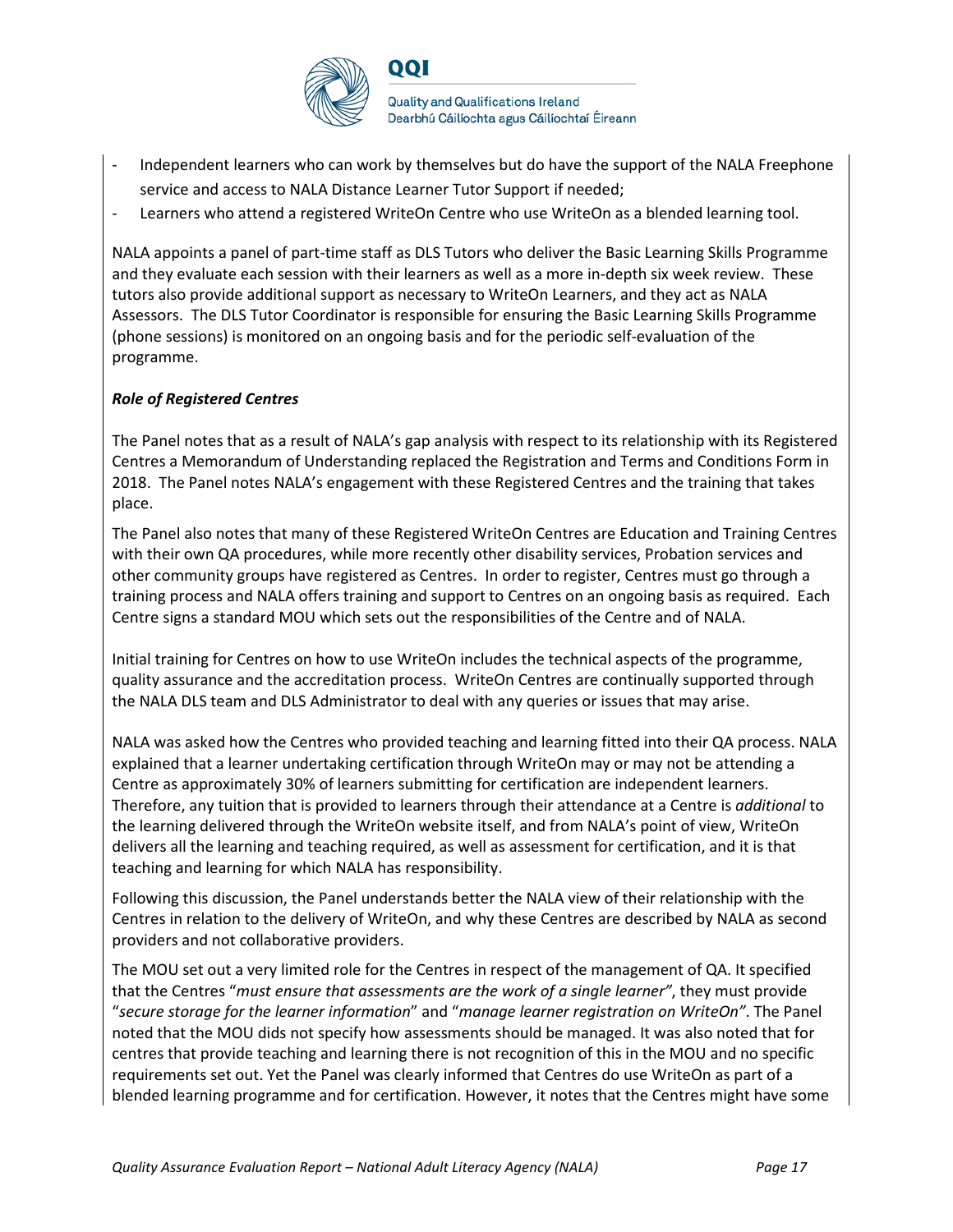

**Quality and Qualifications Ireland** Dearbhú Cáilíochta agus Cáilíochtaí Éireann

impact on the assessment if learners are completing assessment for certification while attending a centre, and it considers that, as a proposed mandatory change, it should be clearly stated and agreed what the role of each centre, or type of centre, might be within the Memorandum of Understanding (see Part 6, 6.1).

Having availed of the option to defer its decision, the Panel reconvened on 26<sup>th</sup> November to consider NALA's response and the submission of evidence to satisfy the Panel that its concerns had been addressed. The Panel received amended MoUs, one for Teaching and Learning Centres and one for Non Teaching and Learning Centres. It was pleased to note the additions to the MoUs in particular around assessment requirements and the role of the Centres in this regard. It therefore considers that this mandatory change has been met. It agrees further Specific Advice in relation to the MoUs:

1. Given the alignment between the two MoU templates there should be one MoU template going forward.

2. At the top of the MoU, the Centre should state how it will engage with WriteOn and learners and the MoU be tailored to reflect this.

3. The purpose of the MoU should be revised to indicate that the main purpose of the MoU is to state the relationship between NALA and the Centre and the roles and responsibilities of each.

4. NALA should give consideration as to how it should satisfy itself that the Centres remain in compliance with the terms of the MoU.

#### **New Website platform**

The Panel was also informed that a new platform for WriteOn has been procured and will be in place by the end of 2019. NALA has plans to develop WriteOn when the new platform is in place, to enhance the experience for learners, tutors and Registered WriteOn Centres, for example through the development of the user interface for adult literacy learners, improvements in accessibility, interoperability with Fetch courses, Recognition of Prior Learning system and scalability.

#### **6 ASSESSMENT OF LEARNERS**

#### *Panel Findings:*

NALA's Assessment of Learners Policy and related procedures are provided in NALA's Quality Assurance Manual. The policy explains that assessment processes are 'underpinned by the principles of adult education and good adult literacy work' and that 'assessment processes gather information and supply evidence of learners' progress towards their individual learning goals, including those which include working towards certification'. Feedback to students on their work is built into the WriteOn platform.

The WriteOn online system is an assessment tool as well as a teaching and learning tool and Panel members were taken through how learners are assessed for certification through this system. While most of the assessment for award is through eLearning, some learning outcomes for particular awards are assessed through the learner's online portfolio which involved real-world tasks with evidence uploaded into an eportfolio or posted to NALA.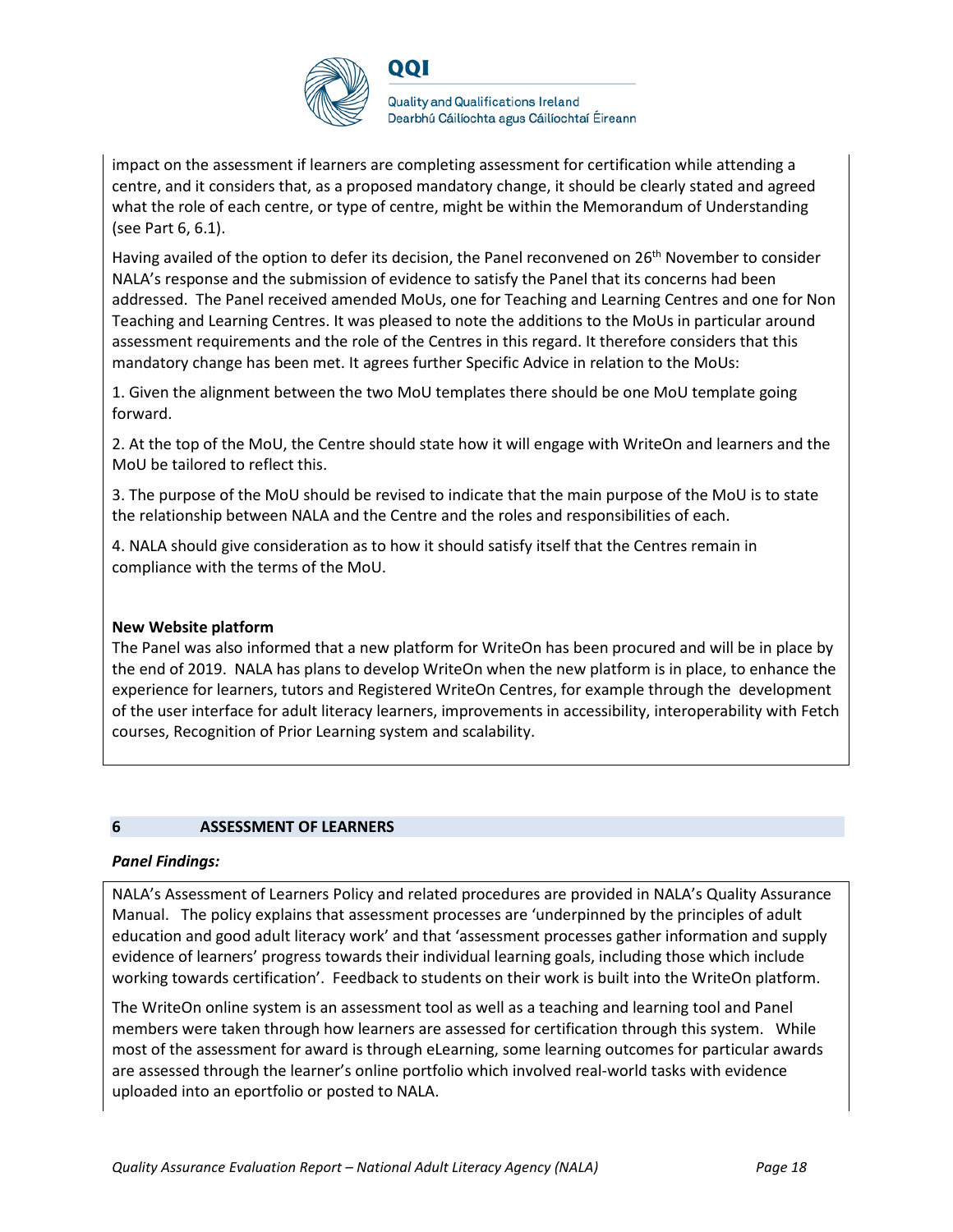

There are two rounds of certification annually. The Internal Verification Panel comprises the Internal Verifier, member of NALA management, members of the DLS administration team and a learner representative. This Internal Verification Panel verifies that agreed assessment procedures were followed, that the evidence has been developed in accordance with the validated programme and that grades have been awarded in line with QQI requirements. Once the Internal Verifier signs the Internal Verification report, this is submitted to the External Authenticator (EA).

The role of the EA is set out in the Quality Assurance Manual. The EA reviews a sample of the assessments and prepares a written report. The IV report and the EA report is presented to the External Authentication Panel which then convenes to confirm the results and that the evidence has been assessed in accordance with the award specification and that the results presented are consistent with national standards for the award. The External Authentication Panel may highlight issues that may then lead to recommendations for change, i.e. to instructions to learners on their assessments. During the site visit NALA provided examples of such instances. Once the External Authentication process is complete results are then communicated to learners and it is at this point that learners may appeal the outcome of the assessment. The Education, Training and Assessment Sub-committee carries out the results approval process including a review of the IV and External Authentication processes, noting any matters that have arisen. Following approval through this sub-committee the data is then submitted to QQI.

The Panel is of the view that these processes are clearly outlined within the Quality Assurance Manual. However, it considered, and agreed as a proposed mandatory change, that there should be more than one External Authenticator appointed for an assessment cycle.

Having availed of the option to defer its decision, the Panel reconvened on 26<sup>th</sup> November to consider NALA's response and the submission of evidence to satisfy the Panel that its concerns had been addressed. It received a revised External Authentication Policy and noted that two External Authenticators shall be on the EA Panel. It is therefore agreed that this mandatory change has been met.

The Panel agrees further Specific Advice in relation to External Authentication:

1. The External Authenticator should carry out no more than three consecutive rounds of authentication, as is agreed practice.

2. The External Authentication Panel as stated on page 7 of the policy should be renamed the Results Approval Panel, to avoid confusion over terminology.

3. The terms of reference for the above Panel should more explicitly state that it approves results.

4. The 'member of management' on the Results Approval Panel should be the manager with responsibility for teaching and learning.

The Panel has also made *Specific Advice* in relation to the Education, Training and Assessment Subcommittee's role in the approval of results (see Section 1 above). Having reconvened on  $26<sup>th</sup>$  November 2019 to consider NALA's response, the Panel is happy that this matter has been satisfactorily addressed.

The Panel was concerned that NALA did not meet QQI's Quality Assurance of Blended Learning Programmes Guidelines, specifically para. 3.2.3 *'There are robust arrangements in place across the*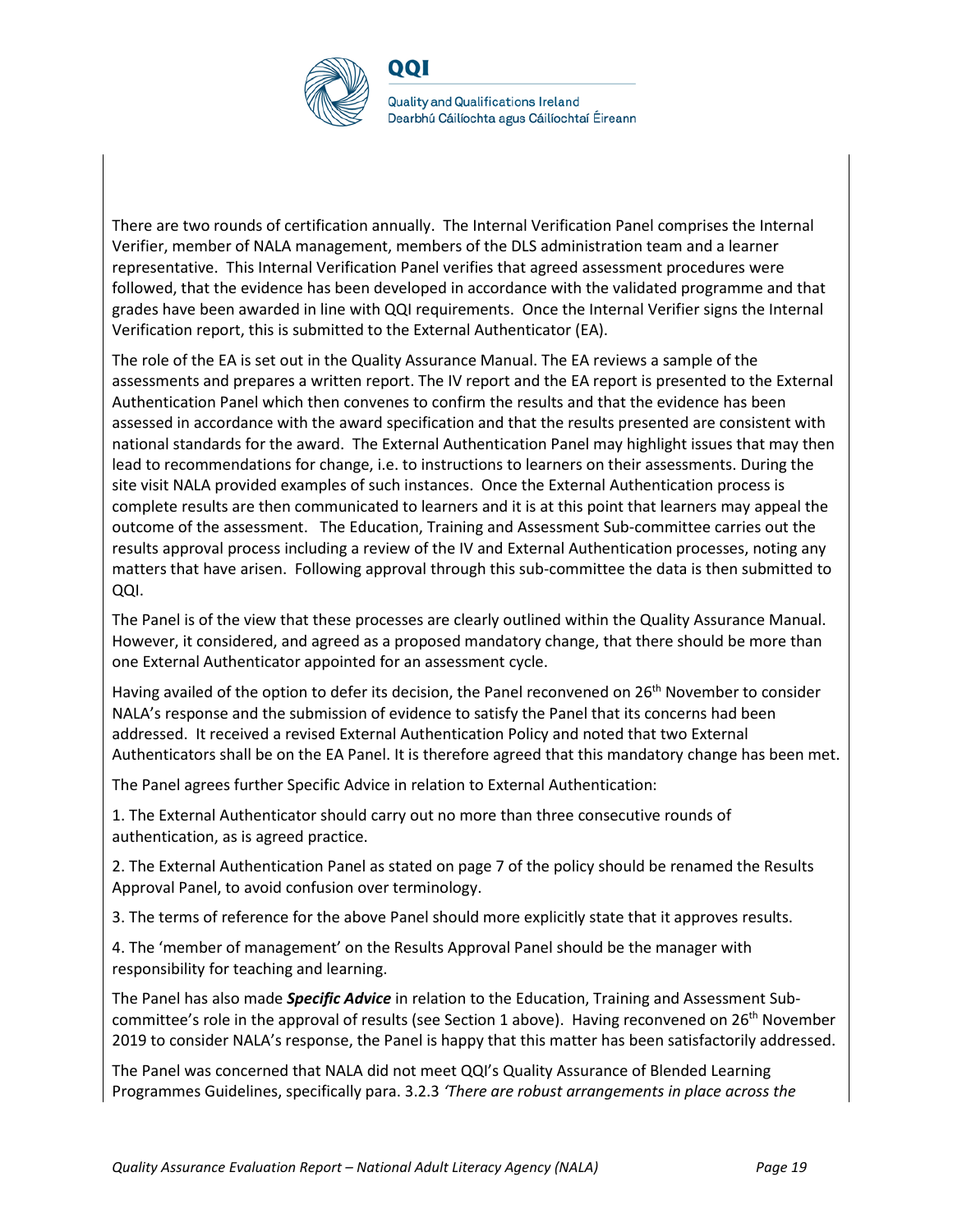

**Quality and Qualifications Ireland** Dearbhú Cáilíochta agus Cáilíochtaí Éireann

*organisation to confirm the identity of remote learners and mitigate against fraudulent practices, attempts to gain unfair advantage, or academic malpractice'.* NALA explained how the online system works, i.e. learners when they register must confirm that they are who they say there are, that the randomisation of questions should prevent a learner being able to 'google' the correct answer. The Internal Verifier and External Authenticator are able to view all work submitted from each Centre and so are well placed to query or investigate further if malpractice is evident. However, the online system was not able to track IP addresses and Panel members were concerned that, particularly for the eLearning assessments, the system could not verify the identity of learners, and it agreed a proposed Mandatory change in this regard (see Part 6.1).

As above, the Panel reconvened on  $26<sup>th</sup>$  November 2019 to consider NALA's response and additional documentation. NALA submitted an action plan and timelines for the new eLearning platform. It was noted by the Panel that that the new Platform will be operational in January 2020. In addition, NALA submitted a detailed document that summarises how the new platform and its service provider will ensure compliance with relevant guidelines on blended learning. The Panel welcomes the fact that the new platform will have the capacity to identify the IP address from which learners attempt their assessments, and that these can be tracked by NALA. It is also pleased to note that there will be a security certificate in place and learners will be required to give active consent regarding the use of their data to bring the system in line with Data Protection requirements.

The action plan submitted by NALA indicates that all the relevant guidelines on blended learning will be met by the new platform. The Panel felt that it would be important to review this assertion when the website is operational in early 2020. In addition, the Panel was concerned that, while the contingency plan of the service provider is noted, NALA had not provided its own institutional contingency plan, that is, what NALA will do in the event that the service provider cannot deliver, such as in the case of insolvency in advance of the reconvene meeting.

The Panel considered that to satisfy paragraph 3.2.2 of the QQI's Statutory Quality Assurance Guidelines for Providers of Blended Learning Programmes, such a contingency plan is required.

Following the meeting of 26<sup>th</sup> November NALA provided its Business Contingency Plan and requested through QQI that the Panel consider this Plan. The Panel was happy to comply with this request and upon consideration of the Plan it agreed that this mandatory change had now been fully addressed.

#### **7a SUPPORT FOR LEARNERS**

#### *Panel Findings:*

A Support for Learners Policy is included within NALA's Quality Assurance Manual along with associated procedures. This policy states that 'NALA's Distance Learning Service (DLS) works with individuals who want to improve their literacy, numeracy and basic digital skills. Learners can work online by themselves, in a Registered WriteOn Centre or with a DLS Tutor over the phone or online. Learners come from many different backgrounds with a wide variety of learning goals, strengths, needs and interests. Support for the learner is built into all elements of the programme.'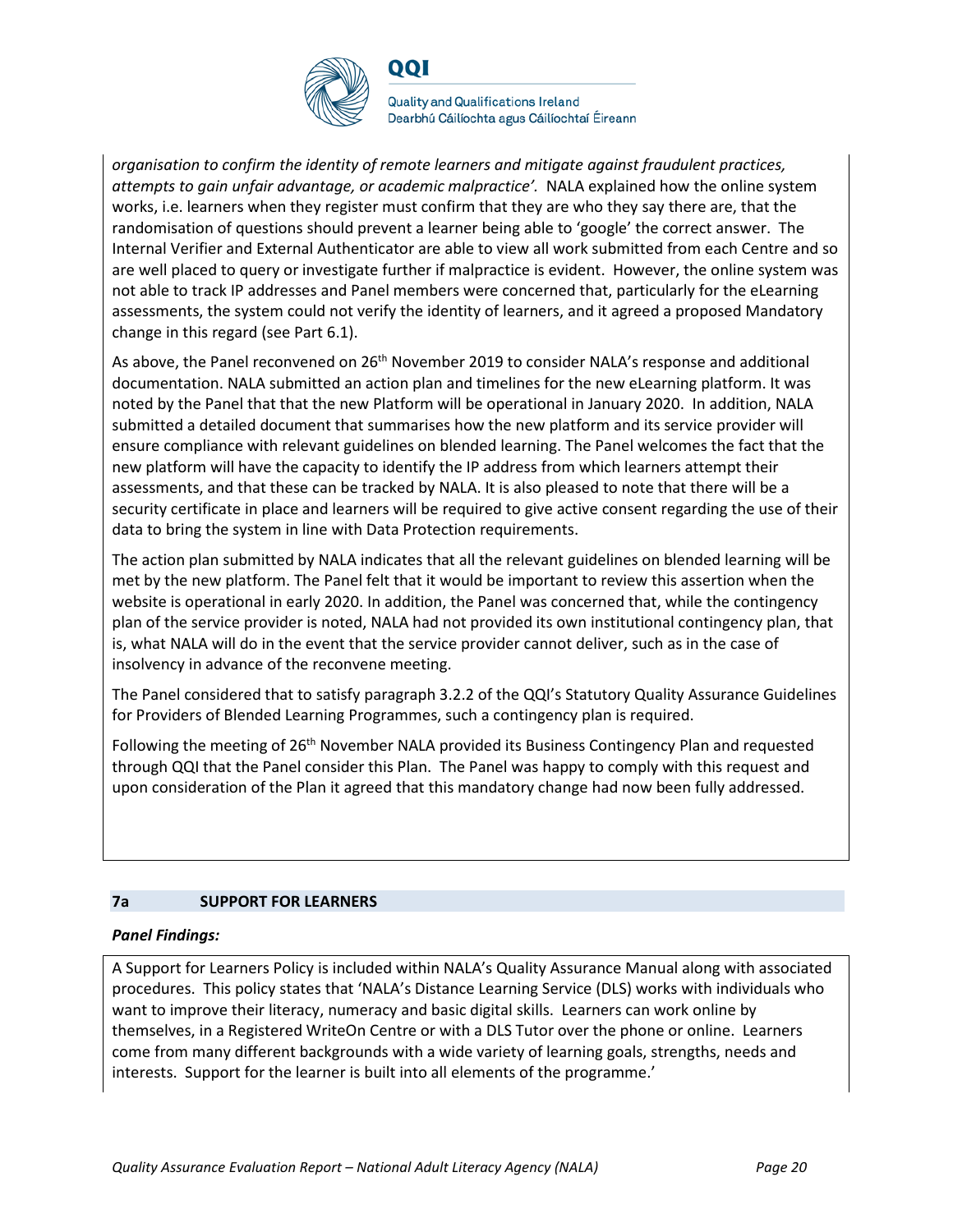

The supports provided to learners are: NALA's Freephone service support, Learning Support Worker supports, DLS Tutor support, the WriteOn platform, Disability support, Student Days, and availability of resources free of charge through NALA's website. All learners who are interested in joining NALA's Distance Learning Service receive a DLS Learner Pack.

The NALA Distance Learning Service Learner Charter explains to learners what they can expect from the Distance Learning Service, and what NALA expects from the learner.

NALA seeks feedback on its services and resources and the Student Sub-committee, whose membership comprises mainly current and past learners, gathers and discusses adult literacy student issues and communicates key issues to the NALA Board.

Learners are provided with information on NALA processes and procedures through a variety of methods including the Learner Charter and the DLS Learner Pack and they have full access to all documentation including the Quality Assurance Manual through the NALA website.

It is clear to the Panel that NALA's ethos and culture focus on the needs of the adult learner and that the Team is committed to the continual enhancement of its services and supports. The Panel is satisfied that NALA's learner support arrangements are in accordance with QQI guidelines in this regard.

### **8 INFORMATION AND DATA MANAGEMENT**

#### *Panel Findings:*

NALA's Quality Assurance Manual documents its policies and procedures in relation to Information and Data Management including NALA's obligations as a Data Controller under the General Data Protection Regulations (GDPR).

During the site visit, NALA reported that it is currently moving towards compliance with GDPR and has employed a consultant for advice in this regard. Currently, work is being completed in relation to retention schedules, an updated privacy policy and consent matters.

The Panel acknowledges the quality of the instructional design aspect of the programmes on the VLE. It is noted that the VLE is over 10 years old and has stood the test of time. However, for the delivery of online education/training and assessment, robust and consistent systems and processes need to be in place. The Panel have concerns about the VLE's capability of verifying the identity of learners, guarding against cheating, plagiarism or other kinds of unfair advantage.

The Panel had specific concerns about the IT security, GDPR compliance of existing legal and privacy statement and recording of IP addresses. The Panel noted the lack of a Security Certificate for the NALA website. NALA reported that this matter could not be addressed until the new online system is operational at the end of 2019. It has reported this matter to its GDPR consultants who advise that it should be addressed through the move to the new online system.

The continuing use of the existing system posed a risk of a data breach and this was the subject of a proposed mandatory change (see Part 6. 6.1. below). The Panel reconvened on 26<sup>th</sup> November 2019 and was informed that there shall be no further assessments through WriteOn in 2019 and the current website will not be used again. Therefore, the Panel has no remaining concerns regarding the existing system and considers that this mandatory change has been addressed.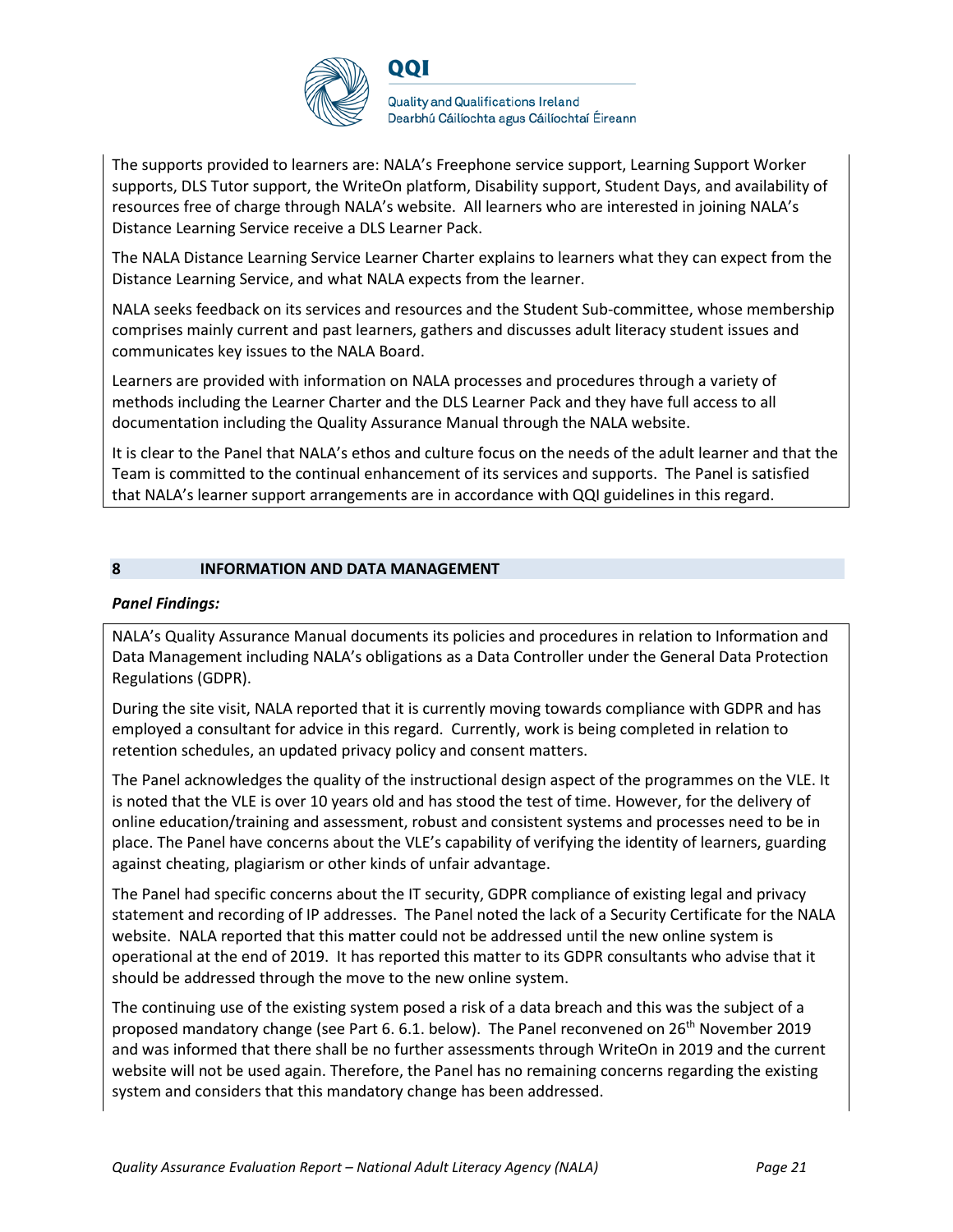

**Quality and Qualifications Ireland** Dearbhú Cáilíochta agus Cáilíochtaí Éireann

The Statutory Quality Assurance Guidelines for Providers of Blended Learning Programme states "if assessing learners through an on-line medium the reliability of the learner evidence is an important consideration. Specific procedures must be established in relation to ascertaining the reliability and ensuring the security of learner evidence generated through the on-line assessment." The Panel noted that the existing online assessment system did not provide details of the IP address that any assessment was submitted from. The Panel asked if the new system would meet that standard and the NALA staff present were unable to confirm that it was included in the specification of the new IT system. This resulted in a proposed mandatory change (see Part 5.6 above and Part 6. 6.1. below).

As above, the Panel reconvened on 26<sup>th</sup> November 2019 to consider NALA's response and additional documentation. NALA submitted an action plan and timelines for the new eLearning platform. It was noted by the Panel that that the new Platform will be operational in January 2020. In addition, NALA submitted a detailed document that summarises how the new platform and its service provider will ensure compliance with relevant guidelines on blended learning. The Panel welcomes the fact that the new platform will have the capacity to identify the IP address from which learners attempt their assessments, and that these can be tracked by NALA. It is also pleased to note that there will be a security certificate in place and learners will be required to give active consent regarding the use of their data to bring the system in line with Data Protection requirements.

The action plan submitted by NALA indicates that all the relevant guidelines on blended learning will be met by the new platform. The Panel felt that it would be important to review this assertion when the website is operational in early 2020. In addition, the Panel was concerned that, while the contingency plan of the service provider was noted, NALA has not provided its own institutional contingency plan, that is, what NALA will do in the event that the service provider cannot deliver, such as in the case of insolvency in advance of the reconvene meeting.

The Panel considered that to satisfy paragraph 3.2.2 of the QQI's Statutory Quality Assurance Guidelines for Providers of Blended Learning Programmes, such a contingency plan is required.

Following the meeting of 26<sup>th</sup> November NALA provided its Business Contingency Plan and requested through QQI that the Panel consider this Plan. The Panel was happy to comply with this request and upon consideration of the Plan it agreed that this mandatory change had now been fully addressed.

### **9 PUBLIC INFORMATION AND COMMUNICATION**

#### *Panel Findings:*

NALA's Quality Assurance Manual documents its Communication Policy and associated procedures. NALA recognises that 'effective and appropriate communication is important in achieving its aims and objectives. It is also important to its credibility as a publicly accountable organisation.' This Communication Policy is complemented by a range of policies, strategies and guidelines, including its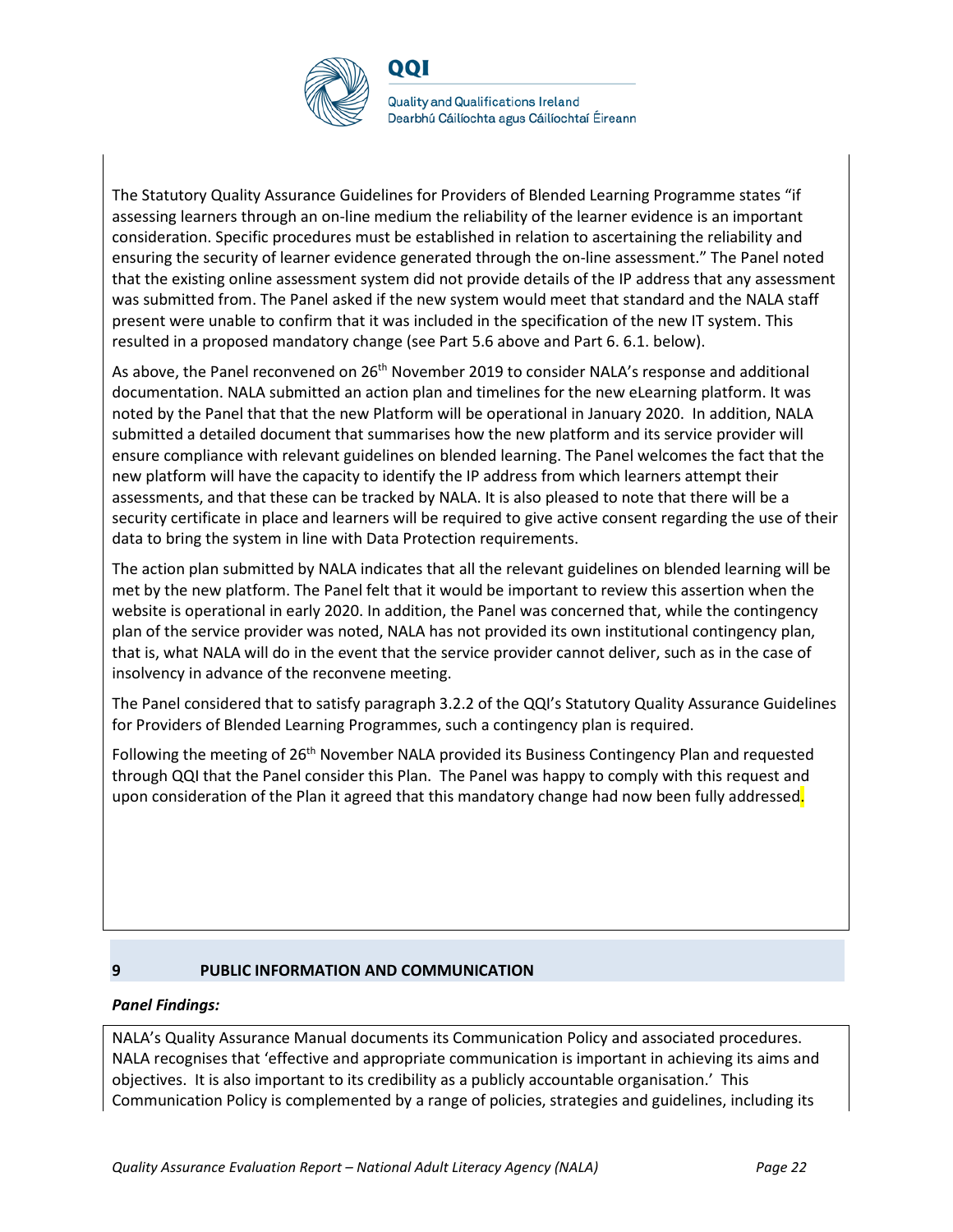

Communications Strategy, Standard Operating Procedure for dealing with media queries, Brand Guidelines, Publications Policy, Social Media Policy and Style Guide. NALA's Communication Manager and Communications Officer play coordinating roles in this regard. A priority is to ensure that NALA's communications are clear and consistent.

Learners are provided with information on NALA processes and procedures through a variety of methods including the Learner Charter and the DLS Learner Pack and they have full access to all documentation including the Quality Assurance Manual through the NALA website. NALA is aware of the need to adapt its communications to its target audiences, whether internal staff, learners and their families/supporters, and external organisations and individuals.

The Panel is satisfied that NALA's arrangements for public information and communication are in accordance with QQI's Core Statutory Quality Assurance Guidelines in this regard.

#### **10 OTHER PARTIES INVOLVED IN EDUCATION AND TRAINING (incl. Apprenticeships)**

#### *Panel Findings:*

NALA works with education providers, particularly the Education and Training Boards (ETBs), to identify and share best practice in how adult literacy, numeracy and digital skills are taught. In recognition of the shared aim of improving adult literacy and numeracy in Ireland, NALA and ETBI have a Memorandum of Understanding in place to inform its collaboration in a number of areas including advocacy and research. An ETBI-NALA Committee is in place to lead and oversee collaboration between the two bodies.

It has been noted above that many ETB centres, along with other providers, have registered with NALA as WriteOn Centres and undergo training in order to achieve this status. These centres offer teaching and learning support additional to that provided by WriteOn itself, therefore NALA considers these Centres as second rather than collaborative providers. NALA in preparation for the reengagement process agreed that a Memorandum of Understanding with its Registered Centres would replace the current Registration and Terms and Conditions Form in 2019.

The Panel had concerns regarding the Centres' role in the assessment process (see section 6) and therefore agreed a proposed mandatory change in relation to these MoUs as specified in Part 6, 6.1. As noted in section 6 above, the Panel is satisfied that these issues have been fully addressed by NALA.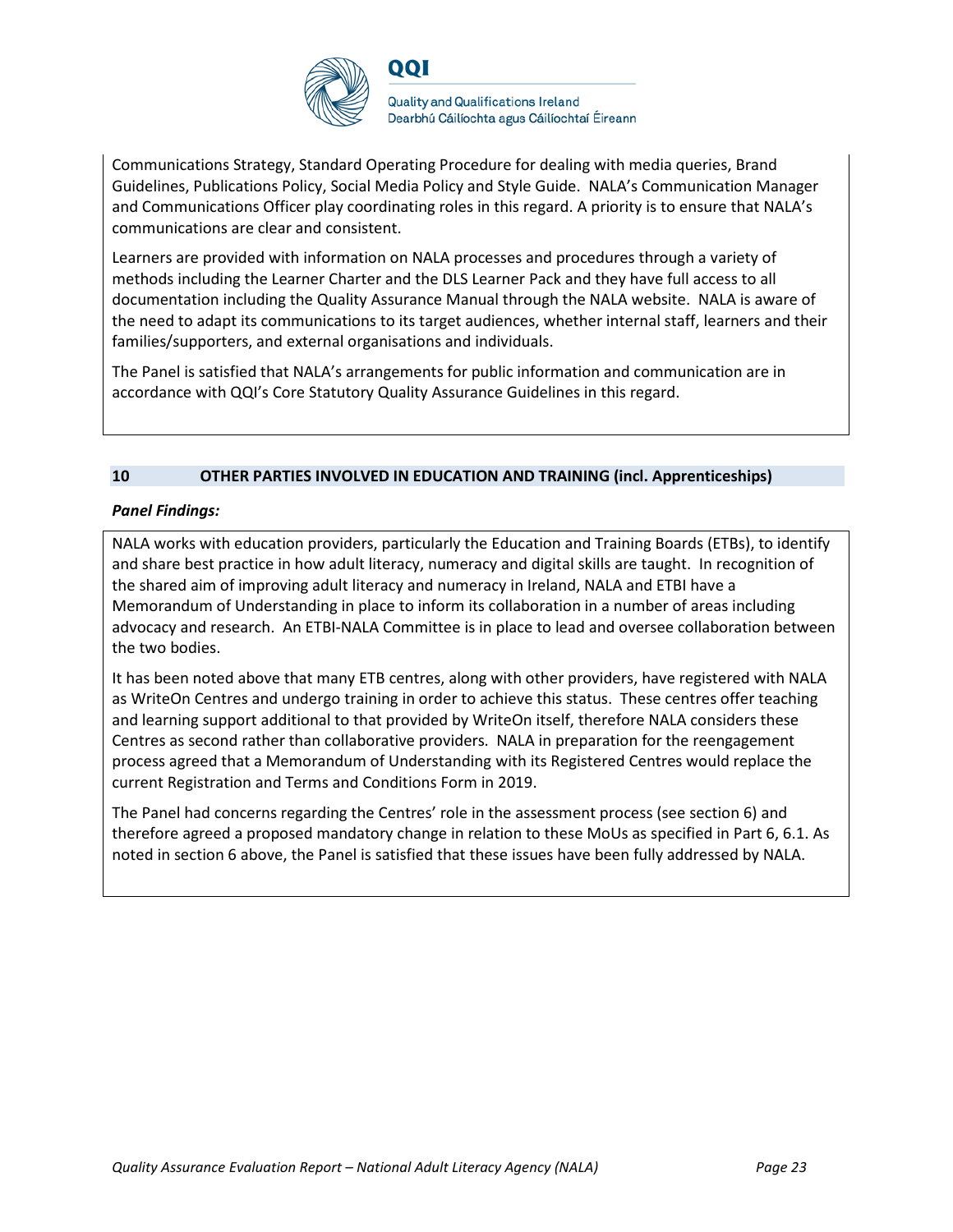

#### **11 SELF-EVALUATION, MONITORING AND REVIEW**

#### *Panel Findings:*

One of the aims of NALA's Governance and Management Subcommittee is to ensure that 'structures are in place to monitor and review the effectiveness of such policies.' Its Staff and Policy Subcommittee monitors and supports policy development, although other subcommittees also review policies and procedures within their remit.

The Panel commends the culture and ethos of self-reflection that is evident within NALA, in its preparation for the reengagement process and the extensive internal and external review process, in the work of the committees aided by their diverse membership, and in the daily work of its staff. It is satisfied that NALA arrangements in relation to self-evaluation, monitoring and review are in accordance with QQI Core Statutory Quality Assurance Guidelines.

#### **12 TOPIC-SPECIFIC QA PROCEDURES: BLENDED LEARNING**

#### *Panel Findings:*

In Section 8 above the Panel expressed a concern in relation to the ability of NALA to verify learners within the online assessment process and therefore its ability to be compliant with QQI's Quality Assurance of Blended Learning Guidelines, and it agreed a proposed mandatory change in this regard (see Part 6, 6.1). As discussed in section x above, the Panel is satisfied that this issue has been appropriately and comprehensively addressed by NALA.

### **Evaluation of draft QA Procedures - Overall panel findings**

At the conclusion of its visit to NALA, the Panel agreed to defer its decision and allow NALA six weeks in which to address the proposed mandatory changes and specific advice as set out in Part 6 of this report.

Having reconvened on 26<sup>th</sup> November 2019 to consider NALA's response and evidence submitted, and following the receipt of further documentation, the Panel is happy to recommend to QQI to approve NALA's QA procedures.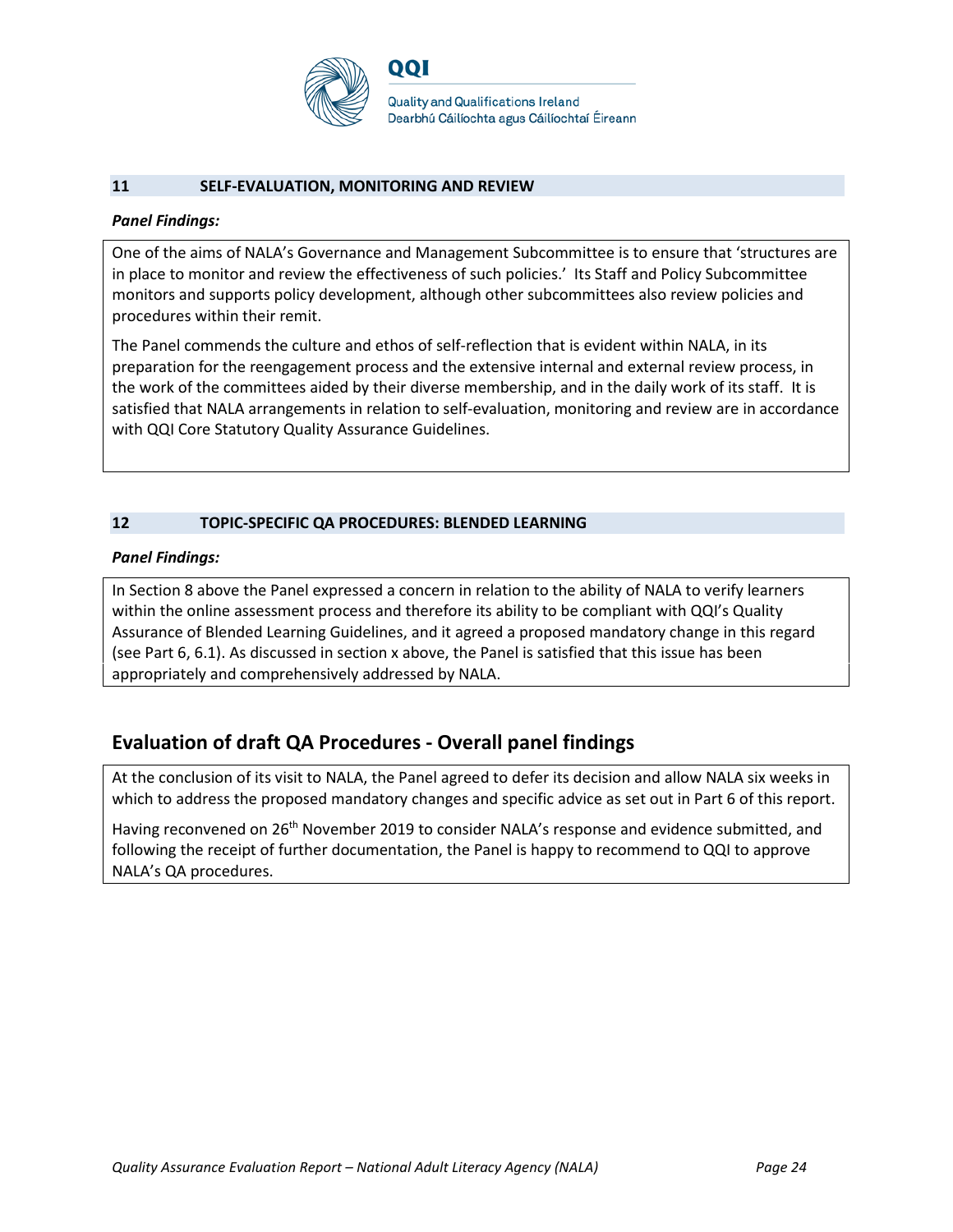

# **Part 6 Mandatory Changes to QA Procedures and Specific Advice**

The following proposed mandatory changes were identified at the conclusion of the site visit on  $27<sup>th</sup>$ September 2019.

1. In relation to verification of assessment:

NALA should review its new software in light of the QQI's Statutory Quality Assurance Guidelines for Providers of Blended Learning Programmes and its Assessment and Standards document 2013 to ensure that NALA will be compliant with these guidelines. NALA should provide an action plan with associated timelines to indicate how the new software will meet these guidelines, specifically para. 3.2.3 'There are robust arrangements in place across the organisation to confirm the identity of remote learners and mitigate against fraudulent practices, attempts to gain unfair advantage, or academic malpractice'. This Action Plan will allow NALA to seek guidance as to where there is compliance as well as where gaps might exist, to allow NALA to work to address these gaps.

In addition, given that the current IT system does not have a Safety Certificate, NALA should produce a contingency plan that indicates how any failure in the existing system will be addressed, prior to having a new system in place.

2. There should be a number of MoU templates for each type of Centre/second provider that uses Write-On for the certification of learners through NALA. The MoUs should clarify the responsibilities of these Centres for the conditions of assessment, i.e. how the Centres manage assessment. Where a Centre also has a teaching and learning role, the MoU should clarify roles and responsibilities in this regard.

3. NALA should revise its External Authentication Policy and Procedures in relation to the recruiting and training of External Authenticators. The Panel agrees that NALA should appoint at least a second External Authenticator and have at least two EAs operating in each certification process given the numbers of learners going forward for assessment in each period.

The Panel availed of the option to defer its decision to allow NALA an opportunity to address these issues within a six-week period.

The Panel reconvened on 26 November 2019 to undertake the desk review of the response from NALA and the evidence submitted. It was the Panel's view that, based on the evidence submitted for the meeting of 26 November, while much progress had been made to address the proposed mandatory changes and specific advice identified by the Panel, NALA had not satisfactorily addressed all mandatory changes, specifically there were remaining concerns relating to the need for a NALA business contingency plan.

However, subsequent to the above, NALA responded to this outcome, by bringing to QQI's attention that such a Business Contingency Plan already existed. QQI agreed to bring the Business Contingency Plan to the Panel's attention at that point, and upon request by QQI, the Panel reviewed the Business Contingency Plan. The Panel indicates that while the Business Contingency Plan was referenced in the original Quality Manual submitted, NALA had not brought the document to the Panel's attention as it had not perceived it to be required. However, it is pleased to review the NALA Business Continuity Plan provided in December as requested by QQI and it notes that this document contains new information that was not contained in the original submission or in the subsequent documents supplied by NALA during the six week period provided by the Panel. The Panel believes that this document does respond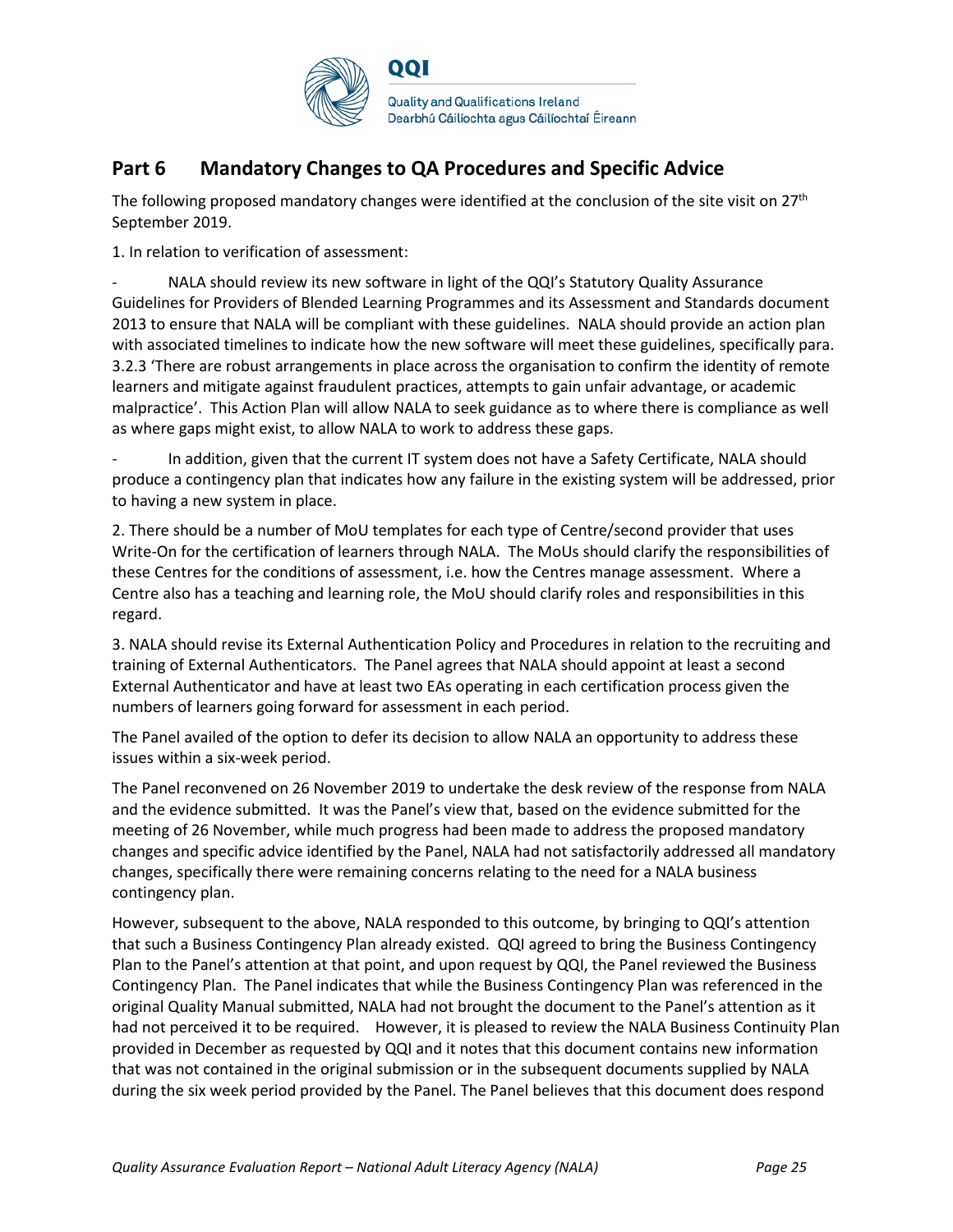

satisfactorily to the Panel's concerns in relation to the requirements of 3.2.2 of the Guidelines. Therefore, it is happy to change its recommendation to QQI and it consequently recommends that QQI approves NALA's QA procedures.

#### **6.1 Mandatory Changes**

### **In relation to mandatory change 1:**

The Panel received further information in relation to the new website software provider including an action plan and timelines for the new eLearning platform. It was noted by the Panel that that the new Platform will be operational in January 2020. In addition, NALA submitted a detailed document that summarises how the new platform and its service provider will ensure compliance with relevant guidelines on blended learning. The Panel welcomes the fact that the new platform will have the capacity to identify the IP address from which learners attempt their assessments, and that these can be tracked by NALA. It is also pleased to note that there will be a security certificate in place and learners will be required to give active consent regarding the use of their data to bring the system in line with Data Protection requirements.

The action plan submitted by NALA indicates that all the relevant guidelines on blended learning will be met by the new platform. The Panel felt that it would be important to review this assertion when the website is operational in early 2020. In addition, the Panel was concerned that, while the contingency plan of the service provider is noted, NALA had not provided its own institutional contingency plan, that is, what NALA will do in the event that the service provider cannot deliver, such as in the case of insolvency in advance of the reconvene meeting. The Panel considered that to satisfy paragraph 3.2.2 of the QQI's Statutory Quality Assurance Guidelines for Providers of Blended Learning Programmes, such a contingency plan was required. NALA's Business Contingency Plan was subsequently provided to the Panel and the Panel agreed that this concern was now addressed.

The Panel was informed that there shall be no further assessments through WriteOn in 2019 and the current website will not be used again. Therefore, the Panel has no remaining concerns regarding the existing system.

#### **In relation to mandatory change 2:**

The Panel received amended MoUs, one for Teaching and Learning Centres and one for Non Teaching and Learning Centres. It is pleased to note the additions to the MoUs in particular around assessment requirements and the role of the Centres in this regard. It considers that this mandatory change has been met. It agrees further Specific Advice in relation to the MoUs:

1. Given the alignment between the two MoU templates there should be one MoU template going forward.

2. At the top of the MoU, the Centre should state how it will engage with WriteOn and learners and the MoU be tailored to reflect this.

3. The purpose of the MoU should be revised to indicate that the main purpose of the MoU is to state the relationship between NALA and the Centre and the roles and responsibilities of each.

4. NALA should give consideration as to how it should satisfy itself that the Centres remain in compliance with the terms of the MoU.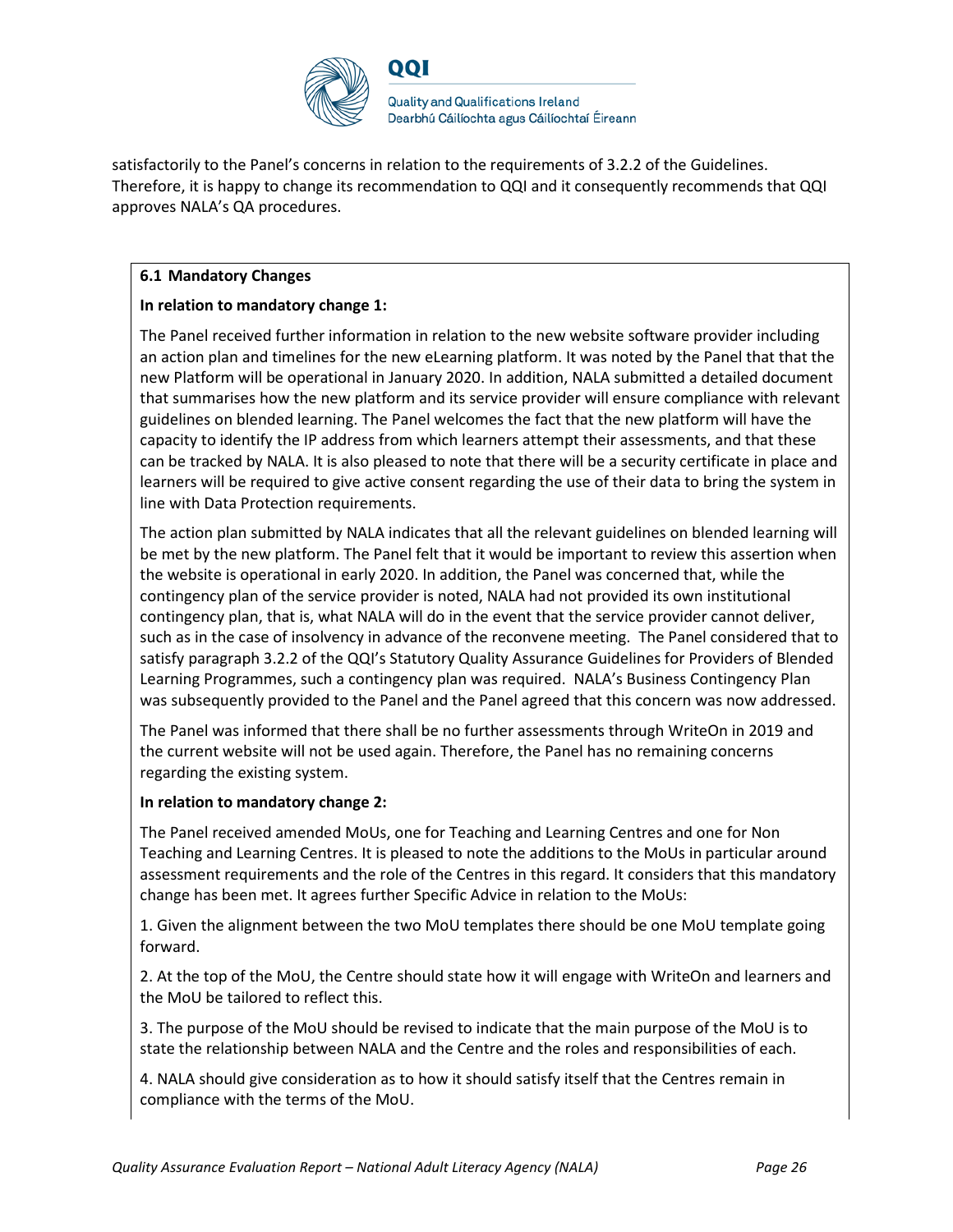

#### **In relation to mandatory change 3:**

The Panel notes the revised External Authentication Policy and that two External Authenticators shall be on the EA Panel. It is therefore agreed that this mandatory change has been met. The Panel agrees further Specific Advice in relation to External Authentication, see 6.2 below.

### **6.2 Specific Advice**

- 1. The Panel recommends that NALA revises its programmes and submits them to QQI for validation as soon as possible, to inform both its blended learning approach and compliance with QQI guidelines, and the balance of teaching, learning and assessment. This will address the weaknesses identified by this re-engagement process and will ensure that the new IT system being developed will meet the requirements of the newly validated programmes.
- 2. The Panel recommends that the External Authentication group should serve as a Results Approval Panel, and that the Education, Training and Assessment Sub-committee should maintain oversight of results rather than it approving results. This should remove this workload from the Education, Training and Assessment Committee to allow time for more quality assurance policy and enhancement/improvement considerations.
- 3. There should be further differentiation between the Internal Verification Panel and the External Authentication Panel, to emphasise the separation and differentiation of both Panels' roles and responsibilities.
- 4. The Panel recommends that the Education, Training and Assessment Sub-committee should embed a plan for reflecting on its work over time. The Panel considers that this would result in the revision of its terms of reference in order to formalise its important role in quality assurance and enhancement.
- 5. The Panel commends the creation of the roles of Innovation Manager and QQI Co-ordinator. It recommends that these roles could be strengthened further through membership of relevant sub-committees, in particular the Education, Training and Assessment Sub-committee.

The Panel is happy that the above specific advice agreed at its meeting on  $27<sup>th</sup>$  September 2019 has been addressed adequately within NALA's response. It agrees further specific advice at its meeting on 26<sup>th</sup> November 2019, namely:

1. Given the alignment between the two MoU templates there should be one MoU template going forward.

2. At the top of the MoU, the Centre should state how it will engage with WriteOn and learners and the MoU be tailored to reflect this.

3. The purpose of the MoU should be revised to indicate that the main purpose of the MoU is to state the relationship between NALA and the Centre and the roles and responsibilities of each.

4. NALA should give consideration as to how it should satisfy itself that the Centres remain in compliance with the terms of the MoU.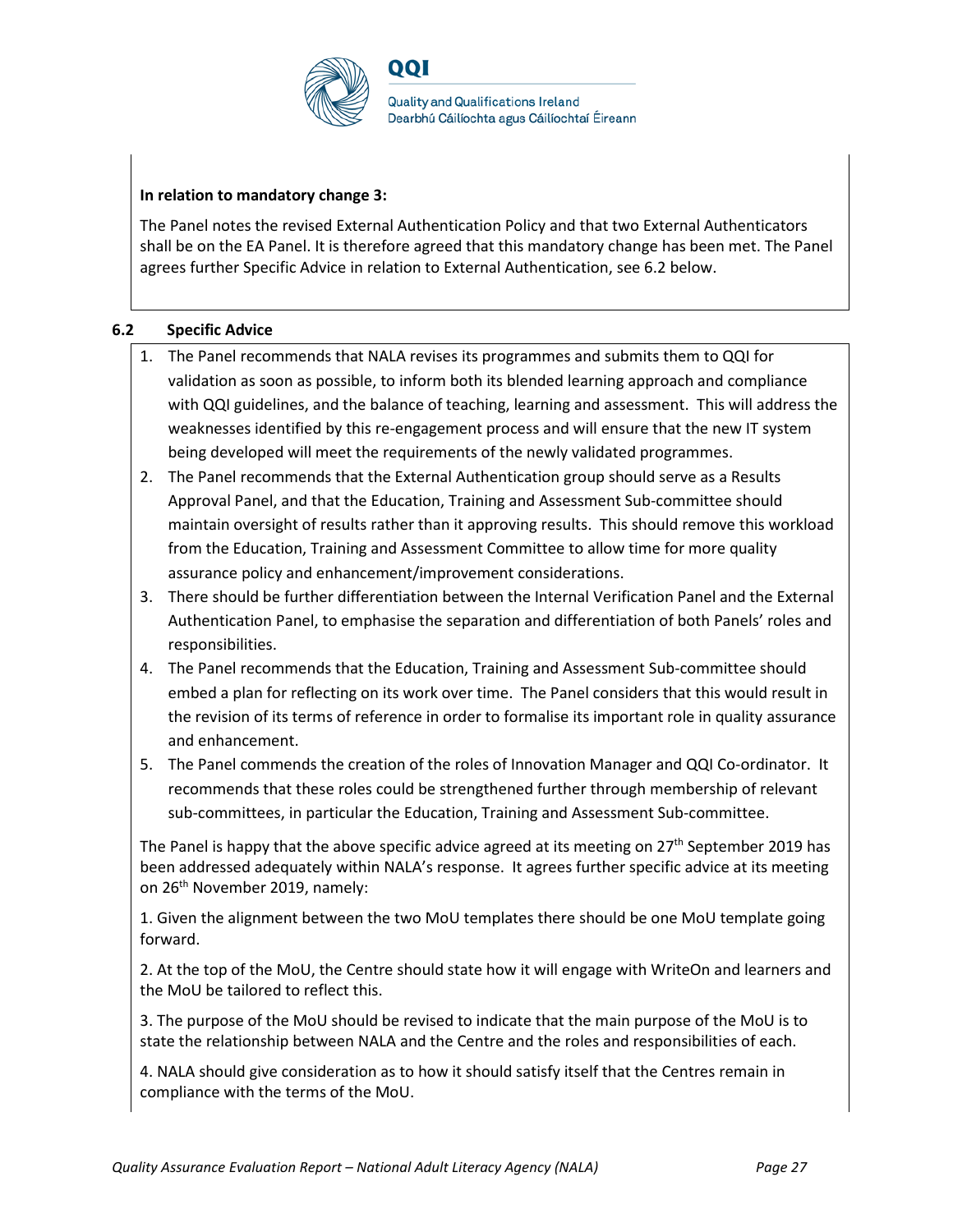

5. The External Authenticator should carry out no more than three consecutive rounds of authentication, as is agreed practice.

6. The External Authentication Panel as stated on page 7 of the policy should be renamed the Results Approval Panel, to avoid confusion over terminology.

7. The terms of reference for this Panel (see no. 6 above) should more explicitly state that it approves results.

8. The 'member of management' on the Results Approval Panel should be the manager with responsibility for teaching and learning.

### Part 7 Proposed Approved Scope of Provision for this provider

| $NFA$ Level(s) – min and max | <b>Award Class(es)</b>       | <b>Discipline areas</b>             |
|------------------------------|------------------------------|-------------------------------------|
| Levels 2-3                   | 4 major awards with 26 minor | Literacy, numeracy, digital skills, |
|                              | awards                       | health and safety                   |
| Level 4                      | Minor non-certified          |                                     |
| Level 1 (non-certified)      | 12 modules                   | Literacy, numeracy, digital skills, |
|                              |                              |                                     |
|                              |                              |                                     |
|                              |                              |                                     |
|                              |                              |                                     |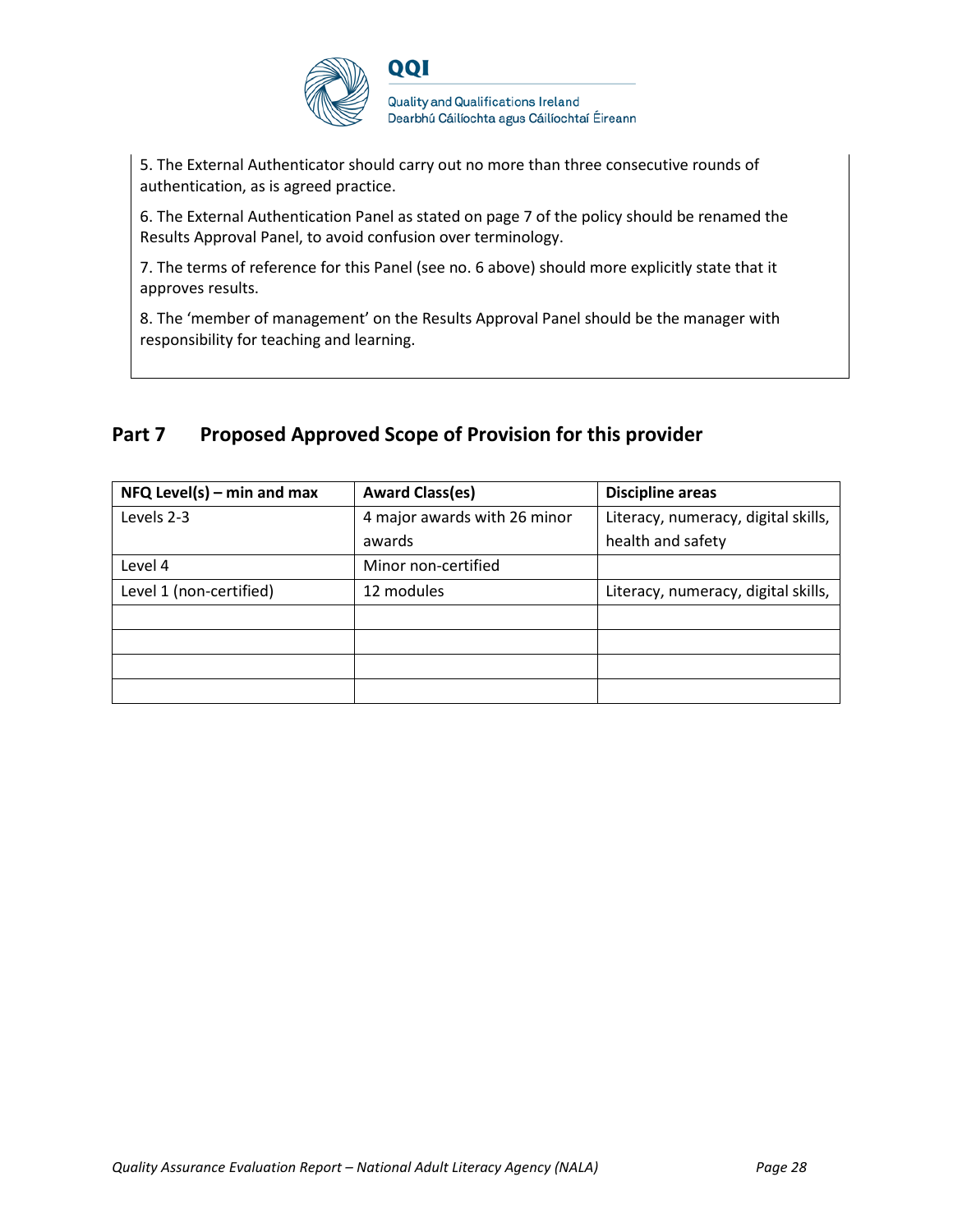



#### **Approval by Chair of the Panel** Part 8

This report of the panel is approved and submitted to QQI for its decision on the approval of the draft Quality Assurance Procedures of National Adult Literacy Agency (NALA)

Name:

Daved Ineauf

Date:

25<sup>th</sup> January 2020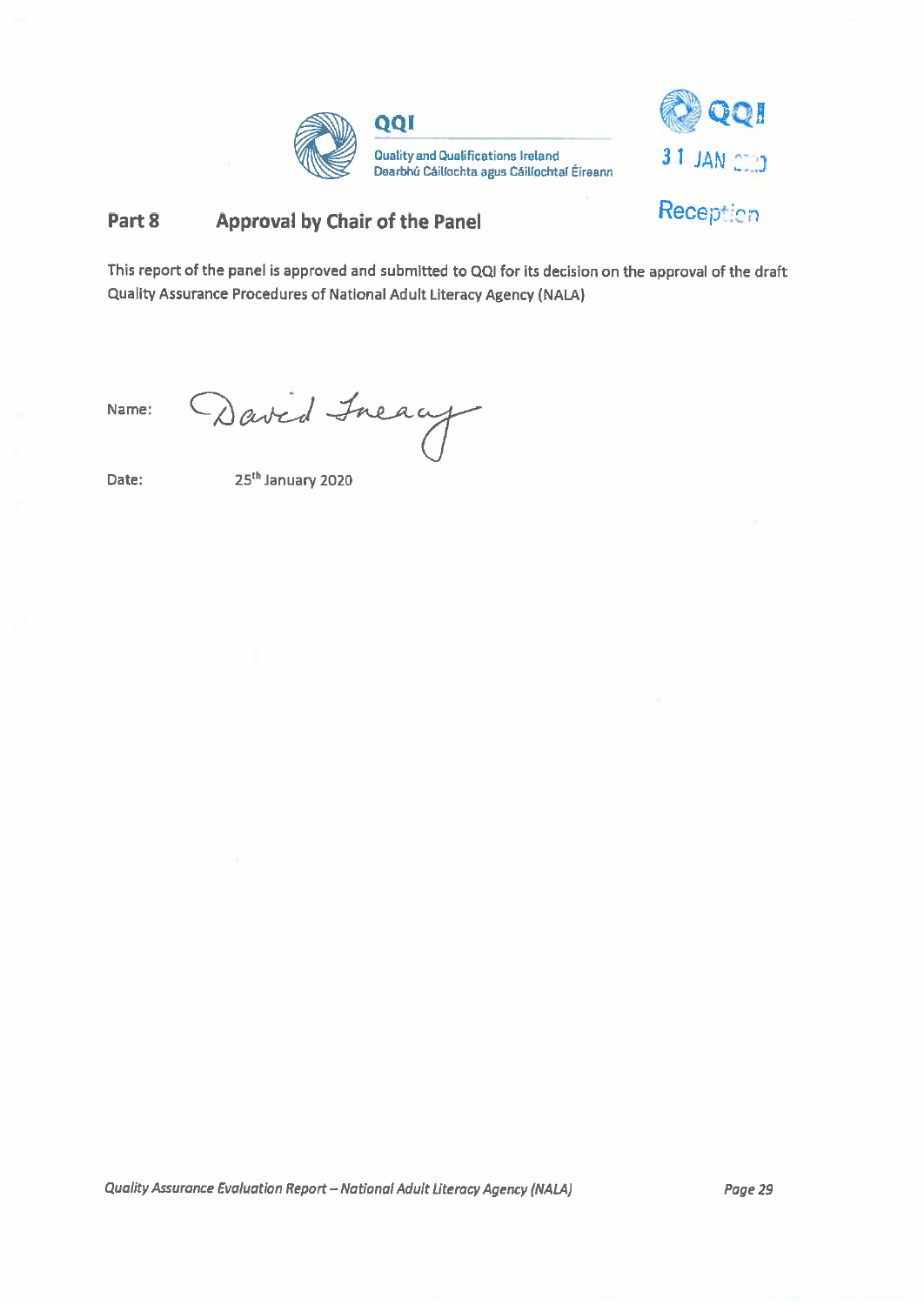

# **Annexe 1: Documentation provided to the Panel in the course of the Evaluation**

| <b>Document</b>                                                     | Related to                                         |
|---------------------------------------------------------------------|----------------------------------------------------|
| Document                                                            | Related to                                         |
| <b>NALA Application for Reengagement</b>                            | Organisational information and capacity            |
| <b>NALA Quality Assurance Manual</b>                                | Quality Assurance policies and procedures          |
| Certificate of Incorporation                                        | Organisational information                         |
| WriteOn Centre Registration Form and MOU<br>with Registered Centres | Organisational arrangements with 3rd party centres |
| NALA Audited Accounts for 2016, 2017, 2018                          | Organisational information and capacity            |

| Funding Letter for 2019 from SOLAS                       | Organisational information and capacity        |
|----------------------------------------------------------|------------------------------------------------|
| Insurance documents                                      | Organisational information                     |
| Revenue eTax Clearance                                   | Organisational information                     |
| <b>NALA Child Safeguarding Statement</b>                 | Organisational policy and procedures           |
| NALA Strategic Plan 2017-2019                            | Organisational vision and strategic priorities |
| <b>NALA Contract with Avallain</b>                       | Organisational information and capacity        |
| Data Processing Agreement with Connected<br>Shopping Ltd | Organisational information and capacity        |
| NALA Contract with D2L Europe Ltd                        | Organisational information and capacity        |
| NALA Action Plan for eLearning Platform                  | Organisational information and capacity        |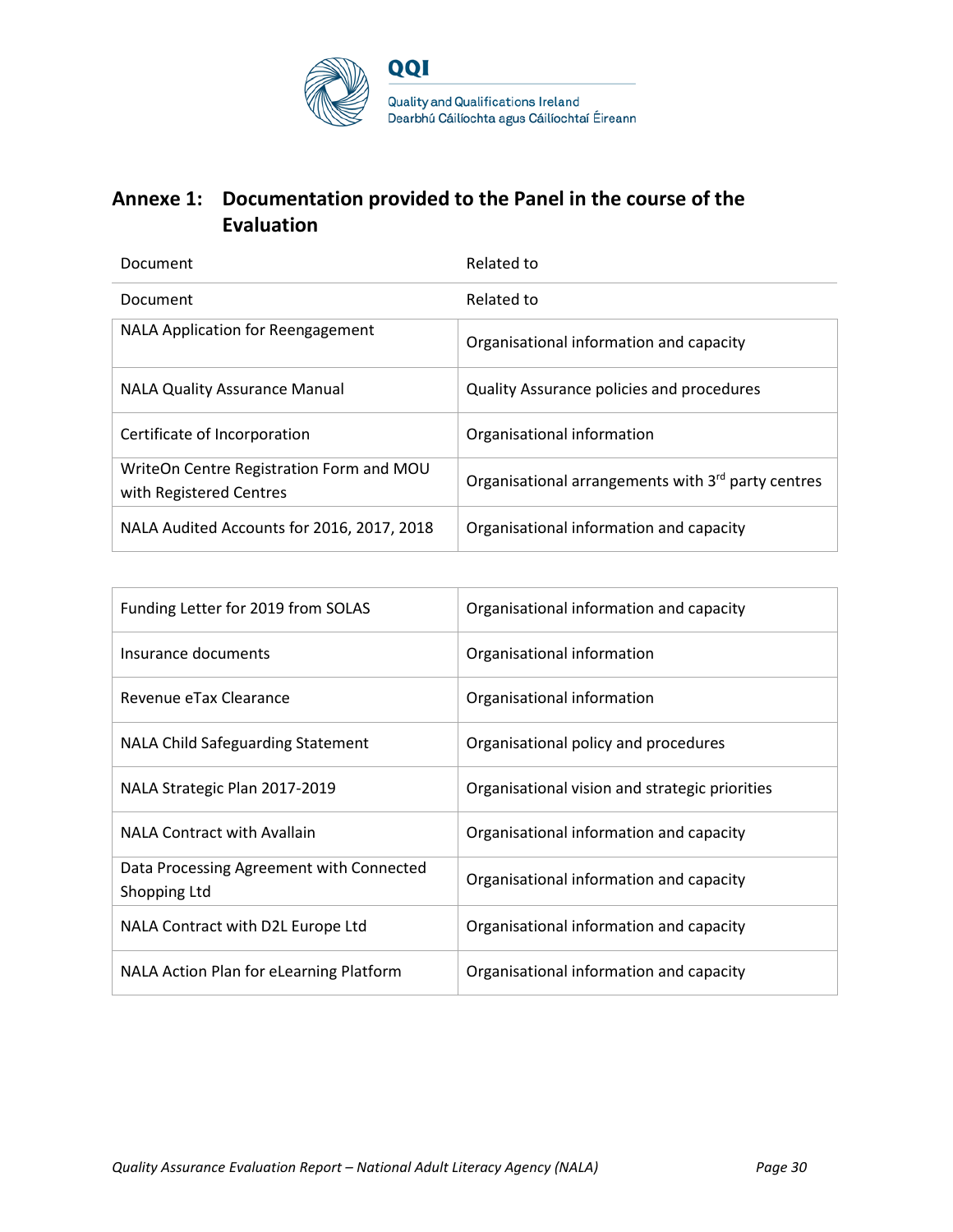

# **Annexe 2: Provider staff met in the course of the Evaluation**

| Name                                                                                          | Role/Position                 |
|-----------------------------------------------------------------------------------------------|-------------------------------|
| Inez Bailey                                                                                   | NALA Chief Executive Officer  |
| Elaine Cohalan                                                                                | <b>Innovation Manager</b>     |
| <b>Gillian Harris</b>                                                                         | QQI Co-ordinator              |
| Miriam Johnston                                                                               | Internal support              |
| Caitríona Whelan                                                                              | <b>TEL Officer</b>            |
| Sinead Clinton                                                                                | <b>DLS Tutor</b>              |
| Joan Butler (by phone)                                                                        | <b>DLS Tutor Co-ordinator</b> |
| Jennifer Duffy                                                                                | <b>Internal Support</b>       |
| The Panel also met Pat Ayton Chair of NALA's Education, Training and Assessment Subcommittee. |                               |